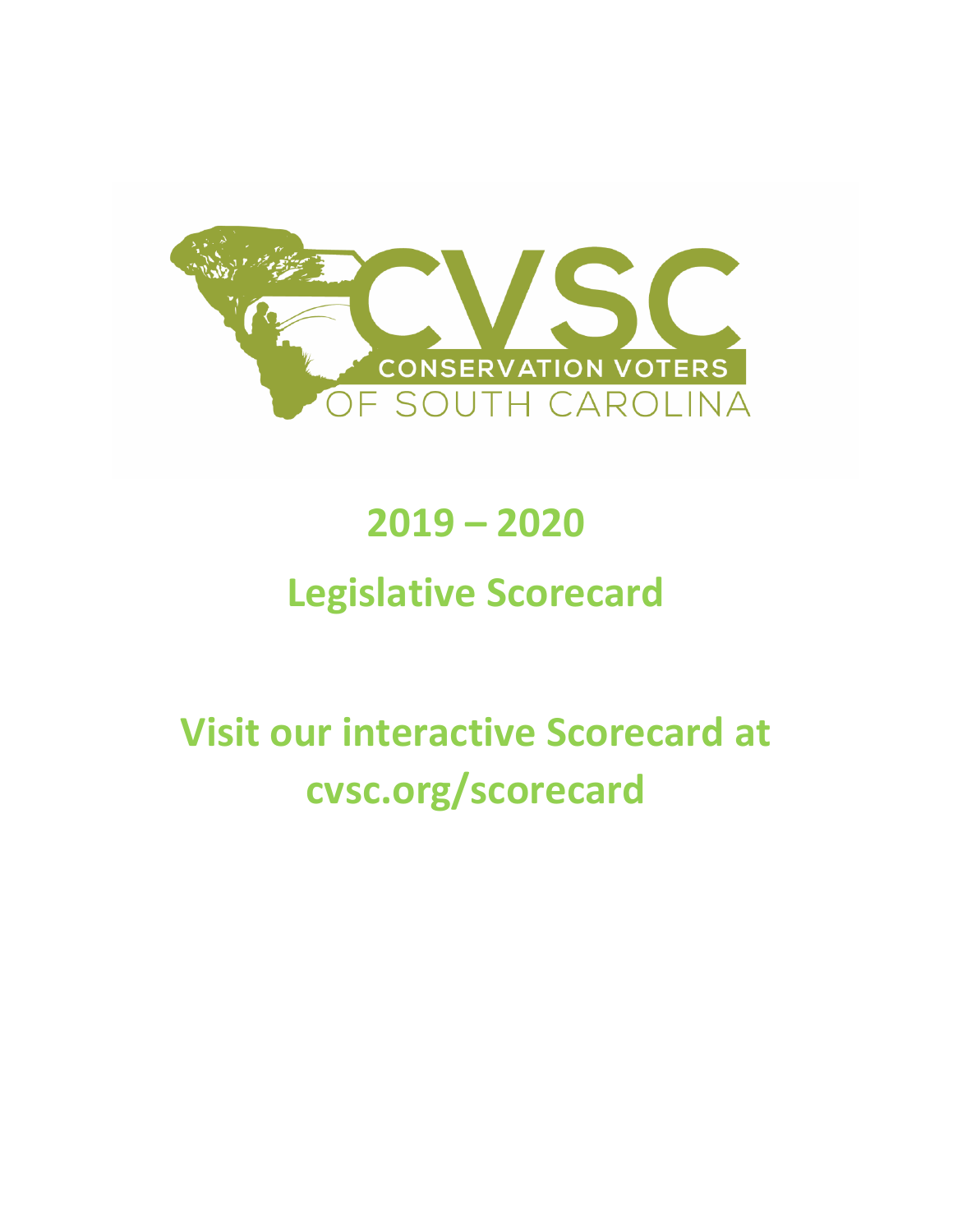## **Introduction**

Welcome to the 2019-2020 Conservation Scorecard, your window into the South Carolina State General Assembly and the actions taken – or not taken – to protect the South Carolina you love.

We know that the State General Assembly can be complicated and confusing. That's why we create this Scorecard – to show you who is working for or against the protection of our air, land, and water.

In the Scorecard, CVSC identifies how House and Senate members voted on bills important to the conservation community. In most cases, there is broad consensus among the conservation community on priority legislation, which is clearly communicated to lawmakers. Therefore, if there is confusion about an issue or a lack of consensus from the conservation community, we do not include those votes in the scorecard. Statistical scores, however, are an incomplete report on the legislative record. Who sponsored the good and bad bills? Who fought in Committee? Who worked behind the scenes or spoke on the floor? To add some additional context, we are including a bump (plus or minus) for bill sponsorships. Not only does this show who doesn't have your interests at heart, it highlights who is going the extra mile for conservation. The descriptions below describe the content of the bills, the process they went through, and the votes tallied in the following spreadsheets. Those votes are then averaged to produce the Legislator's score. The Legislator's lifetime score is a comprehensive score that incorporates every vote that a legislator has taken on priority conservation legislation during the time that they have served in that chamber.

#### **2019-2020 Highlights**

The 2019-2020 session was historic in many respects. In 2019, we passed landmark energy legislation with the unanimous passage of the Energy Freedom Act. We started out the 2020 legislative year excited about the breadth of pro-conservation, proactive legislation in both chambers filed by bipartisan champions like Senators Sheheen and Davis and Representatives Newton and Cogswell.

Unfortunately, the 2020 legislative year was cut short because of the COVID-19 pandemic, resulting in a fairly lean scorecard. However, we anticipate, and hope, much of the same pro-conservation legislation to be introduced again next legislative session.

Despite having less progress on our legislation and fewer votes than we wanted in 2020, you can still see that we overwhelmingly have a bipartisan conservation majority in the House and Senate. Legislators care about our South Carolina's natural resources, and they want to protect their constituents from pollution. Legislators want to stop offshore drilling. They want to protect land for future generations. They want to work with us to secure a clean energy future.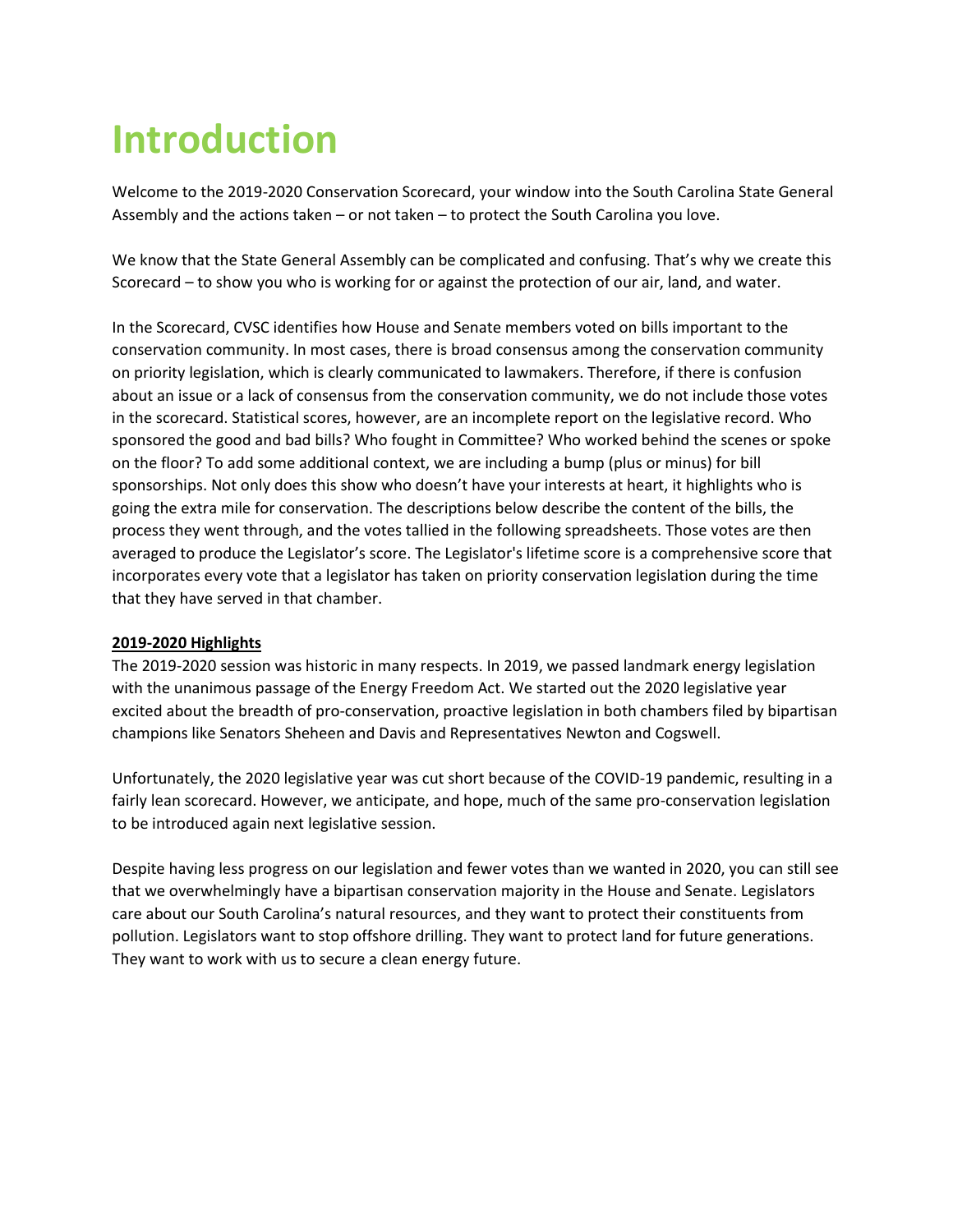## **Vote Descriptions**

## **Senate Votes**

## **H.4000 Amendment 29A – Stopping Offshore Drilling**

#### *4/17/19 Senate Vote: 40-4*

#### *Pro-conservation Amendment*

After offshore drilling bills stalled in 2019, Senator Campsen wanted to make sure we at least had a way to temporarily block offshore drilling from occurring off the SC coast. South Carolina Senators overwhelmingly approved (with a vote of 40-4) a budget amendment to the budget bill, H.4000, that would block the permitting of onshore infrastructure needed for offshore drilling and seismic testing to occur.

The measure aimed to prohibit the industrialization of our coastline with onshore infrastructure needed to process, store, and transport oil pulled out of the ocean. We thank Senator Campsen for introducing the amendment with a long list of supporters - including Senators Bright Matthews, Malloy, Senn, Harpootlian, Setzler, and Davis, as well as Governor McMaster and Attorney General Wilson.

## **H.4000 Tabling of Amendment 84 – Attempting to Ban Local Ordinances Controlling Consumer Goods**

#### *4/18/19 Senate Vote: 27-15*

#### *Anti-conservation Amendment*

During the Senate debate of the budget bill (H.4000) in 2019, Senator Massey proposed a budget amendment that would have prohibited local communities from adopting ordinances from banning consumer goods – including plastic bags.

Senator Massey's amendment was an attempt to circumvent the normal process for a bill to be approved by inserting it into the budget. Senator Massey had shepherded a bill (S.394) through committee that would have stripped communities of their ability to ban plastic bags, and he was frustrated that its passage was being stalled on the floor of the Senate.

Thankfully, Senators recognized this attempt to circumvent the normal process and defeated the budget amendment. Passionate speeches and debate were waged by Senators Senn, Davis, Johnson, and Campsen.

Ultimately, the amendment was stopped by a vote to "table" it, thus killing it 27-15. This vote serves as a useful indicator of which Senators support home rule and the right of communities to pass ordinances controlling plastic pollution.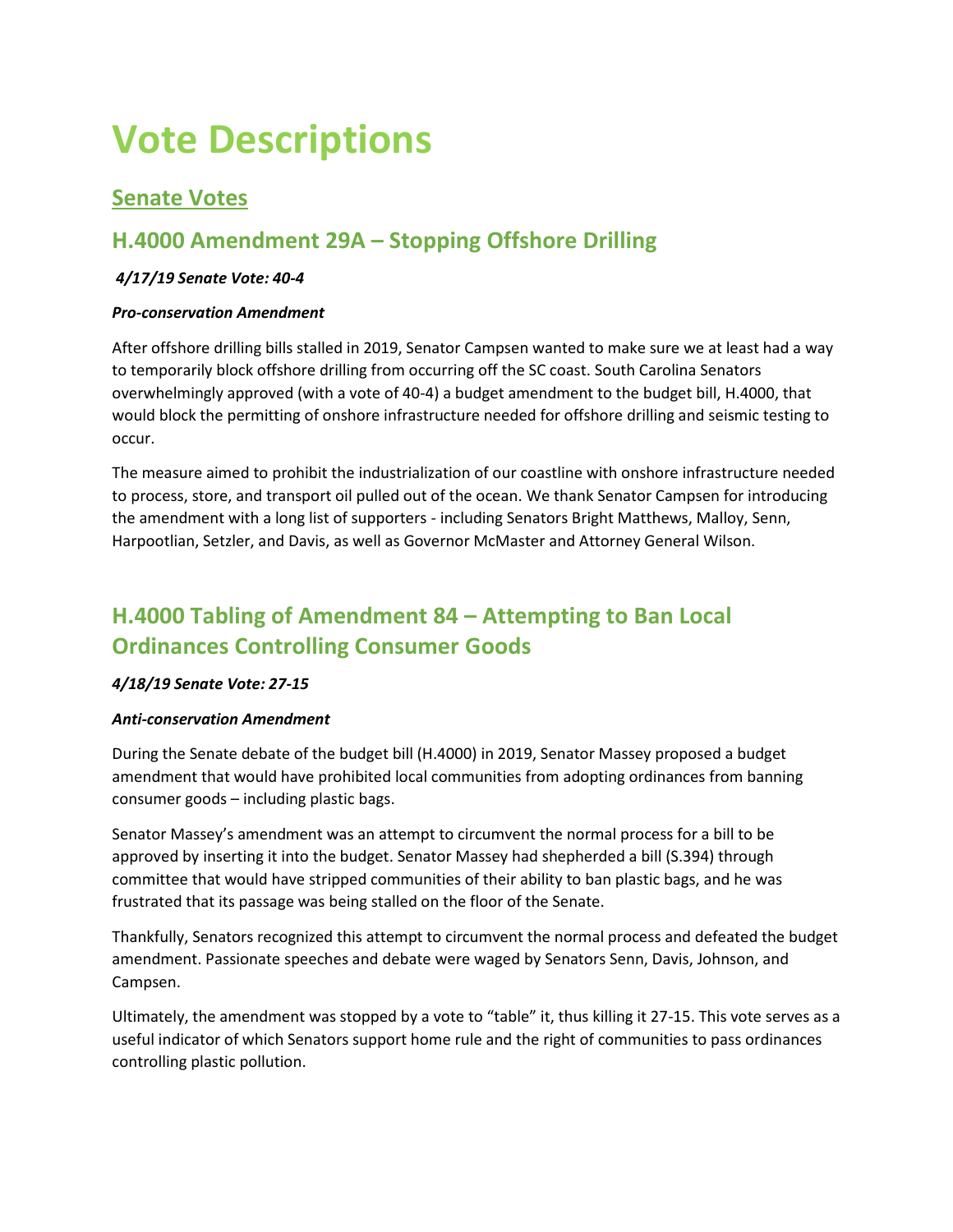## **H.3659 South Carolina Energy Freedom Act**

#### *(Third Reading) 5/8/19 Senate Vote: 46-0*

#### *Pro-conservation Bill*

Introduced by a bipartisan group of House members in 2019, led by Rep. Peter McCoy, the Energy Freedom Act (H.3659) lifted the cap on solar energy development in South Carolina and opened up the clean energy marketplace. The Act addressed large-scale, commercial, and residential solar and renewable energy needs, as well as consumer protections. It established a policy of the State of South Carolina to promote solar energy and to ensure solar is accessible to all - regardless of income and home ownership. In addition, the Act deferred a number of long-term solar policy issues to the Public Service Commission.

With a lot of negotiating and time spent crafting the bill in the House Labor, Commerce, and Industry (LCI) Committee, the bill unanimously passed the House 110-0 and was sent to the Senate in early April of 2019

Senator Tom Davis had introduced the Senate companion bill (S.332) early in the 2019 session. Conversations surrounding S.332 had laid the foundation for quick consideration of the House version of the Energy Freedom Act by the Senate Judiciary Committee. After further negotiations and debate in the Senate Judiciary Committee, the Senate passed H.3659 with a unanimous vote 46-0, and the House concurred with changes.

The bill was signed into law by Gov. Henry McMaster in May of 2019.

### **House Votes**

### **H.3659 South Carolina Energy Freedom Act**

#### *(Second Reading) 2/21/19 House Vote: 110-0*

#### *Pro-conservation Bill*

Introduced by a bipartisan group of House members in 2019, led by Rep. Peter McCoy, the Energy Freedom Act (H.3659) lifted the cap on solar energy development in South Carolina and opened up the clean energy marketplace. The Act addressed large-scale, commercial, and residential solar and renewable energy needs, as well as consumer protections. It established a policy of the State of South Carolina to promote solar energy and to ensure solar is accessible to all - regardless of income and home ownership. In addition, the Act deferred a number of long-term solar policy issues to the Public Service Commission.

With a lot of negotiating and time spent crafting the bill in the House Labor, Commerce, and Industry (LCI) Committee, the bill unanimously passed the House 110-0 and was sent to the Senate in early April of 2019

Senator Tom Davis had introduced the Senate companion bill (S.332) early in the 2019 session. Conversations surrounding S.332 had laid the foundation for quick consideration of the House version of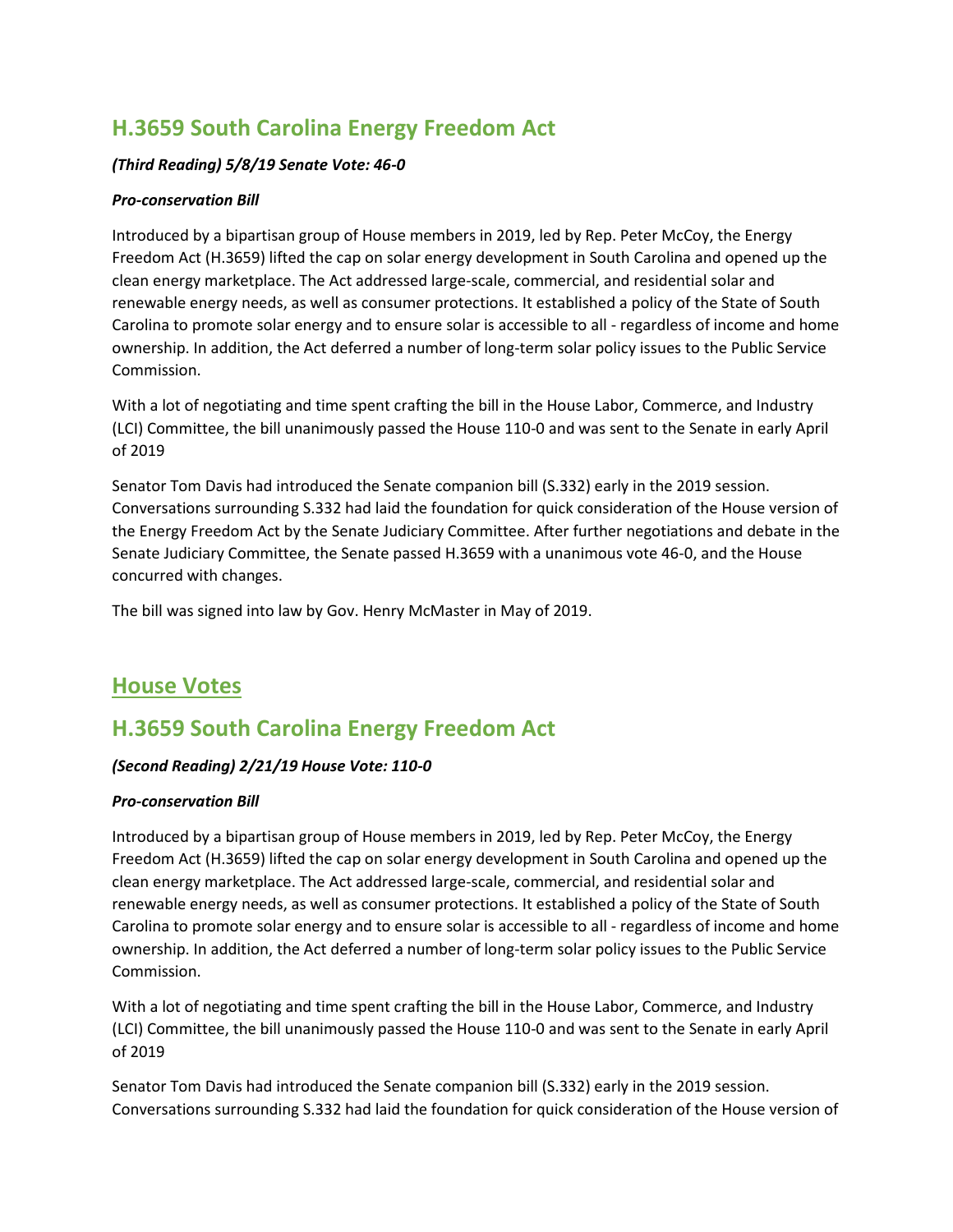the Energy Freedom Act by the Senate Judiciary Committee. After further negotiations and debate in the Senate Judiciary Committee, the Senate passed H.3659 with a unanimous vote 46-0, and the House concurred with changes.

The bill was signed into law by Gov. Henry McMaster in May of 2019.

### **H.4152 Pyrolysis**

#### *(Second Reading) 4/25/19 House Vote: 63-27*

#### *Anti-conservation Vote*

Introduced by Representatives Hixon and other members of the House Agriculture and Natural Resource Committee, this bill sought to exempt pyrolysis facilities from existing Solid Waste Management laws.

Pyrolysis is the melting and gasification of plastics into other petroleum products, like jet fuel. While this process is already permitted in South Carolina under existing law, the bill sought to exempt these facilities from Solid Waste oversight.

The conservation community opposed the bill because of the lack of appropriate oversight of an unproven process, the lack of financial assurances to protect taxpayers if a facility contaminated the state or went bankrupt, and the potential to increase the import of out of state waste to satisfy the processing needs of the facilities. This bill had potentially significant and far-reaching impacts, but was complicated by plastic industry talking points that claimed that the process was "environmentally friendly" because it would keep plastic out of landfills.

This bill passed out of the Agriculture, Natural Resources and Environmental Affairs Committee in the House. There were significant concerns expressed on the House floor, with Representatives Will Wheeler and Mandy Powers Norrell leading efforts to amend and improve the bill. Despite their work, the bill passed out of the House 63-27.

The bill was then sent to the Senate. The bill received a hearing in the Senate Medical Affairs Committee, but did not progress to the Senate floor because of Senators' concerns over the premise of a blanket exemption

## **H.3700 Seawalls (Sustaining of the Governor's Veto)**

#### *5/20/19 House Vote: 43-60*

#### *Pro-conservation Vote*

Introduced by Representatives Bailey and Hewitt, H.3700 sought to allow the placement of wingwalls at the ends of existing erosion control structures, like seawalls.

This bill was referred to the Agriculture, Natural Resources and Environmental Affairs Committee. The Conservation Community had no position on the bill as drafted because it did not allow for the construction of new seawalls or erosion control structures on our coast.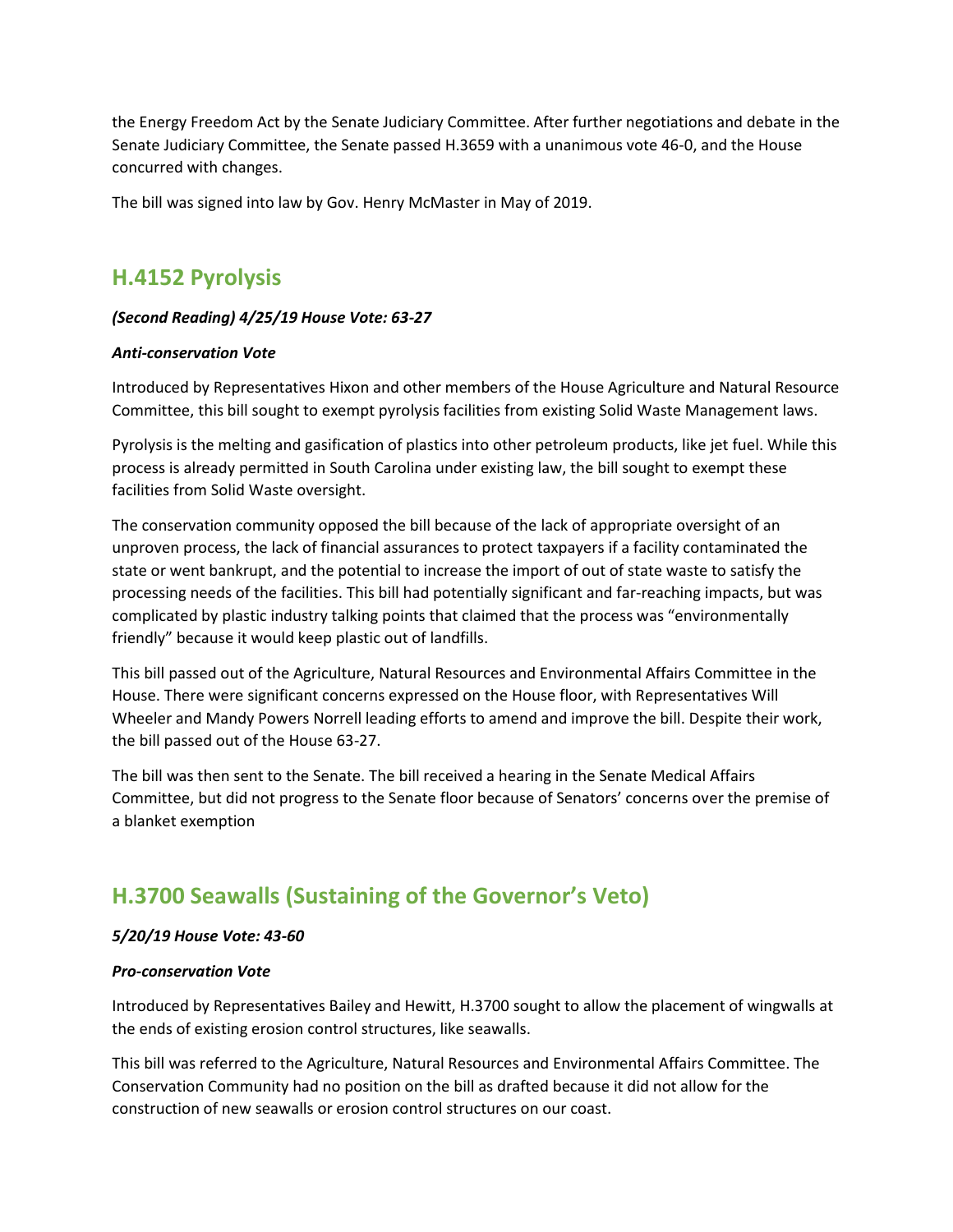In the final days of the 2019 legislative year, however, Rep. Davey Hiott sponsored and passed an amendment to the bill that would have allowed the gated DeBordieu community to build a new seawall to protect 17 homes. This special interest provision would have undermined a 30-year prohibition on new sea walls along our coast and would have made it difficult to uphold critical legal protections for our coast. As a result, the conservation community opposed the bill as amended.

Without the time in the final hours of the legislative session to stop or amend the bill, the conservation community worked with Governor McMaster to veto this dangerous legislation. We applaud the Governor for taking this position in support of smart shoreline and coastal management protections. Supporters of the seawall legislation needed 2/3 vote of the House to over-ride the Governor's veto.

With passionate remarks from Rep. Mandy Powers Norrell and Rep. Justin Bamberg (and work from even more legislators behind the scenes), the conservation community was able to sustain the Governor's veto with a vote of 43-60, ensuring our state's seawall prohibition remained intact.

## **H.4940 Energy Market Reform (RTO)**

#### *2/12/20 House Vote: 81-31*

#### *Pro-conservation Bill*

Introduced by Representatives Sandifer and Forrester, H.4949 sought to establish an electricity market reform study committee charged with assessing the ratepayer and clean energy benefits of various energy market reforms, including joining or creating a Regional Transmission Organization (RTO).

The conservation community believes that reforming the energy marketplace in South Carolina – including introduction of a RTO in SC – would introduce additional competition into the clean energy marketplace, incentivize cheaper and cleaner alternatives to traditional energy sources, and drive down energy rates for consumers.

After a short debate, the bill passed the House with a vote of 81-31 and was sent to the Senate where it stalled in the Senate Judiciary Committee.

### **H.4831 Wildlife Trading (Turtles)**

#### *2/5/20 House Vote: 100-5*

#### *Pro-conservation Bill*

Introduced by Representatives Hixon and Ligon, H.4831 aimed to protect native reptiles and amphibians from the illegal wildlife trade, similar to efforts adopted in other Southeastern states.

This bill was referred to the Agriculture, Natural Resources and Environmental Affairs Committee. The Committee added an amendment that allowed DNR to establish possession limits for reptile and amphibian species. The committee then recommended the bill favorably to the House floor.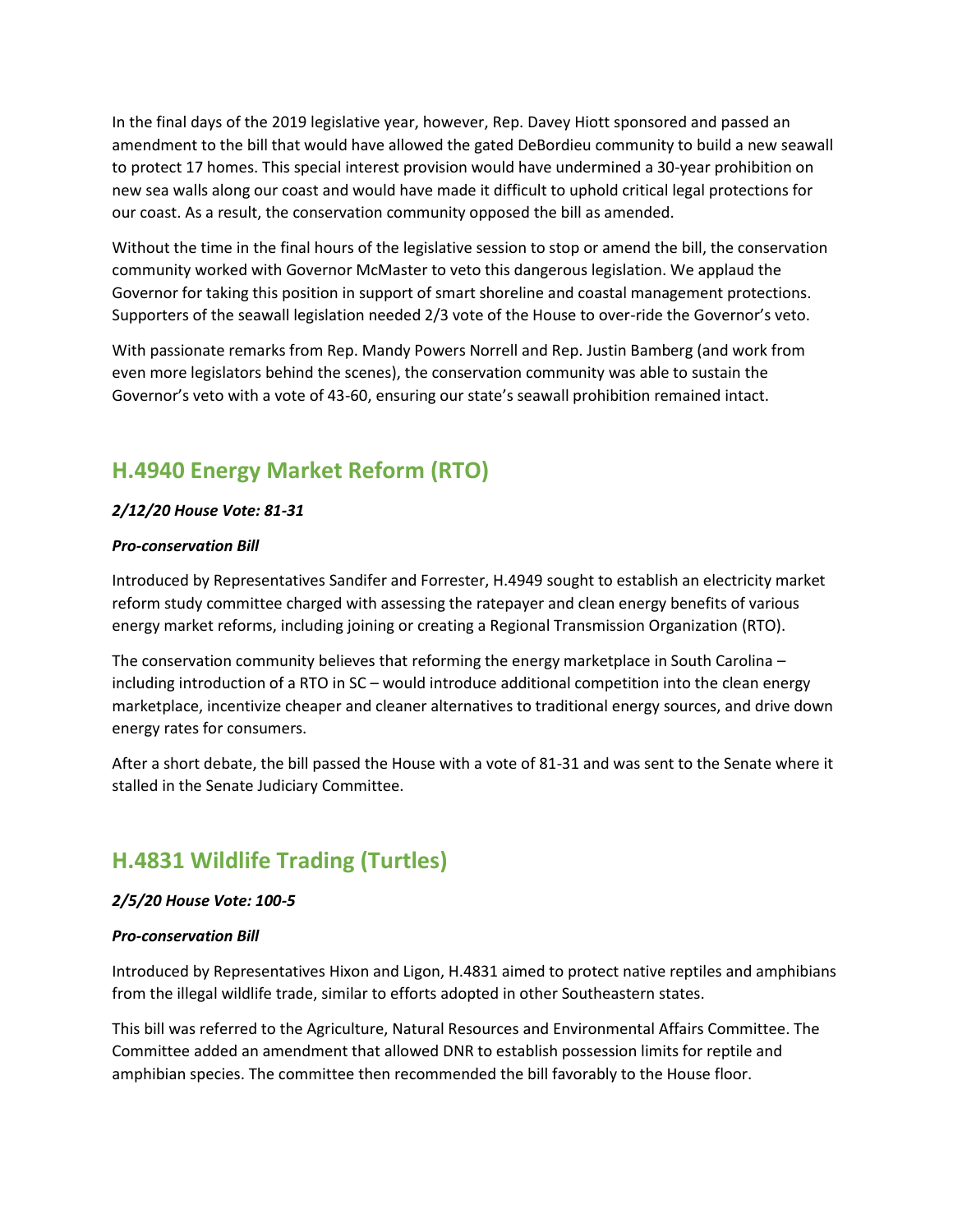The bill passed overwhelmingly 100-5 and was sent to the Senate. The bill stalled in the Senate's Fish, Game and Forestry Committee.

## **Bonus Bills - stalled and un-scored bills that determine sponsorship bumps:**

- S.870 (Anti-Offshore Drilling) bans infrastructure for offshore drilling
- H.3087 (Anti-Offshore Drilling) bans infrastructure for offshore drilling
- H.5012 (Anti-Offshore Drilling companion to S.870) bans infrastructure for offshore drilling
- H.3471 (Pro-Offshore Drilling) requires permitting of infrastructure for offshore drilling
- H.4809 (PSC Reform) lengthens the cooling-off period that a Commissioner has to wait before being able to take a job with a utility company from 1 year to 4 years.
- H.4776 (PSC Reform) lengthens the cooling-off period that a Commissioner has to wait before being able to take a job with a utility company from 1 year to 3 years.
- S.947 (PSC Reform) lengthens the cooling-off period that a Commissioner has to wait before being able to take a job with a utility company from 1 year to 4 years.
- H.4260 (PSC Reform) Provides protections for employees of a public utility who report wrongdoing by the utility and to provide remedies for employees who are dismissed or suffer adverse employment actions because of a report or wrongdoing
- H.3641 (PSC reform) requires the commissioners and their employees to attend at least six hours of continuing education curriculum; directs the office of regulatory staff to conduct certain examinations
- **•** H.5011 (Solar HOA) ensures homeowners have reasonable access to rooftop solar by arbitrarily limiting the ability of Homeowner Associations to create anti-solar restrictions.
- S.1032 (Solar HOA) ensures homeowners have reasonable access to rooftop solar by arbitrarily limiting the ability of Homeowner Associations to create anti-solar restrictions.
- **H.4718 (PFAS Regulated by DHEC) requires DHEC to set safe limits for the amount of these toxic** chemicals in our drinking water.
- S.1111 (PFAS Regulated by DHEC) requires DHEC to set safe limits for the amount of these toxic chemicals in our drinking water.
- S.394 (Plastic Bag Ban on Bans) strips communities of their right to ban the use of plastic bags and auxiliary containers.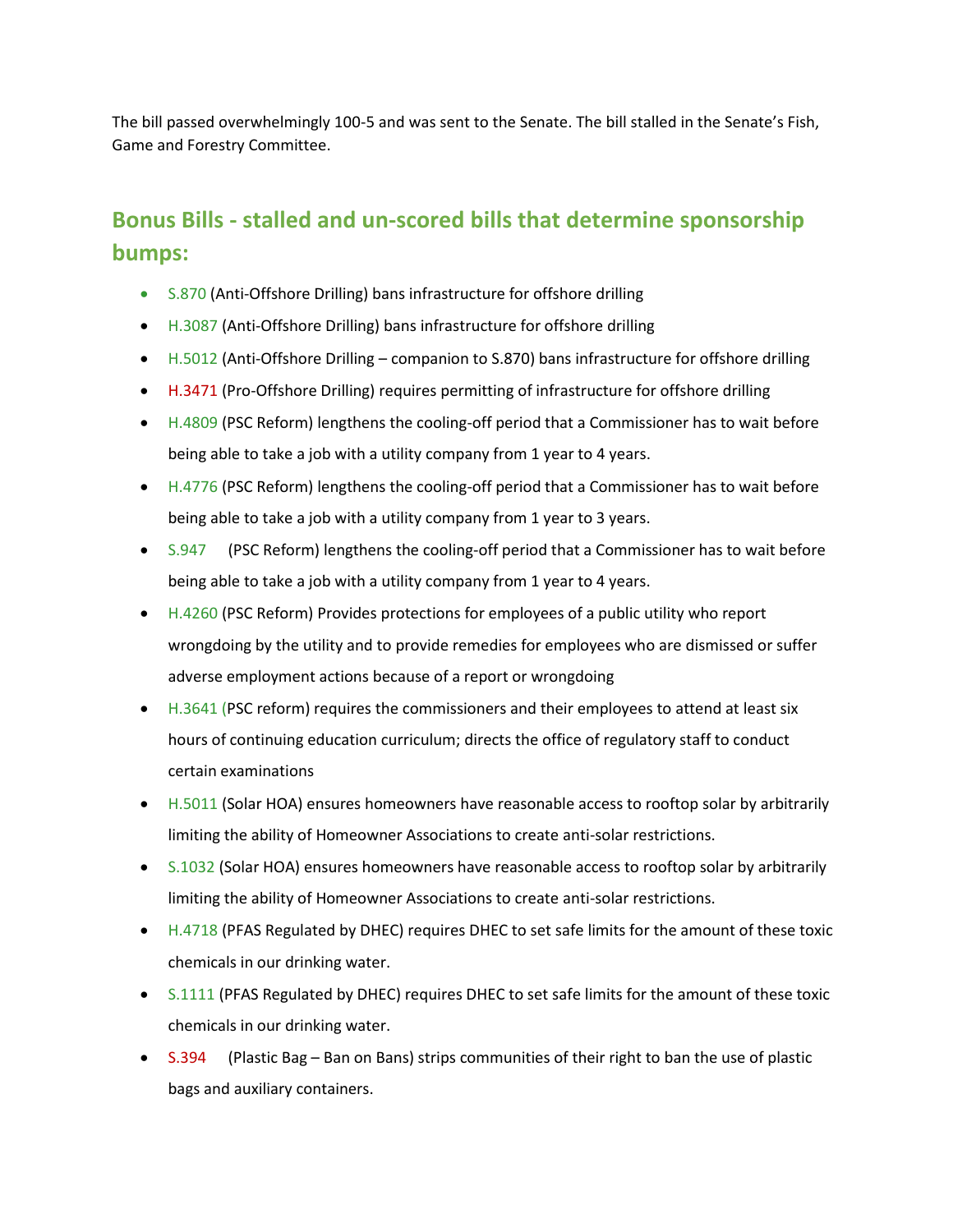- S.574 (Pyrolysis) states that pyrolysis facilities are exempt from state permitting under the Solid Waste Management Act.
- S.107 (Dam Safety Rollbacks) would have removed over 1,600 low hazard dams from the State's dam safety program
- S.1024 (Land Conservation 30x30) establishes a state goal of conserving at least 30 percent of the land within South Carolina by 2030.
- S.984 (SSO/Wastewater Notification) requires DHEC to provide public notice within 24 hours of a major spill
- S.1021 (Illegal Dumping) seeks to increase penalties for dumping solid waste and litter on privately owned lands
- S.1025 (Carbon Free by 2050) directs the state energy office to develop and provide recommendations to implement a plan to make all government operations carbon free by 2050
- S.1022 (Organic Waste/Composting) directs DHEC to develop a five-year plan to reduce the state's production of organic waste
- S.1023 (Microplastics) directs DNR and DHEC to conduct research into microplastic pollution
- H.5420 (Surcharge on Coal Residuals) directs DHEC to charge a surcharge of thirty dollars per ton on any coal combustion residuals transferred to a landfill
- S.1173 (Surcharge on Coal Residuals) directs DHEC to charge a surcharge of thirty dollars per ton on any coal combustion residuals transferred to a landfill
- $\bullet$  H.5125 (Land Conservation 30x30 companion to S.1024) establishes a state goal of conserving at least 30 percent of the land within South Carolina by 2030

#### **We've included a key for better understanding the following spreadsheets:**

- **+** : Pro-conservation vote
- **-** : Anti-conservation vote
- **NV**: No Vote Failed to vote on the bill (counted as a negative)
- **EA**: Excused Absence (not counted as a negative because the legislator was excused in the journal)
- **NA**: Legislator was not a member of the body at the time of the vote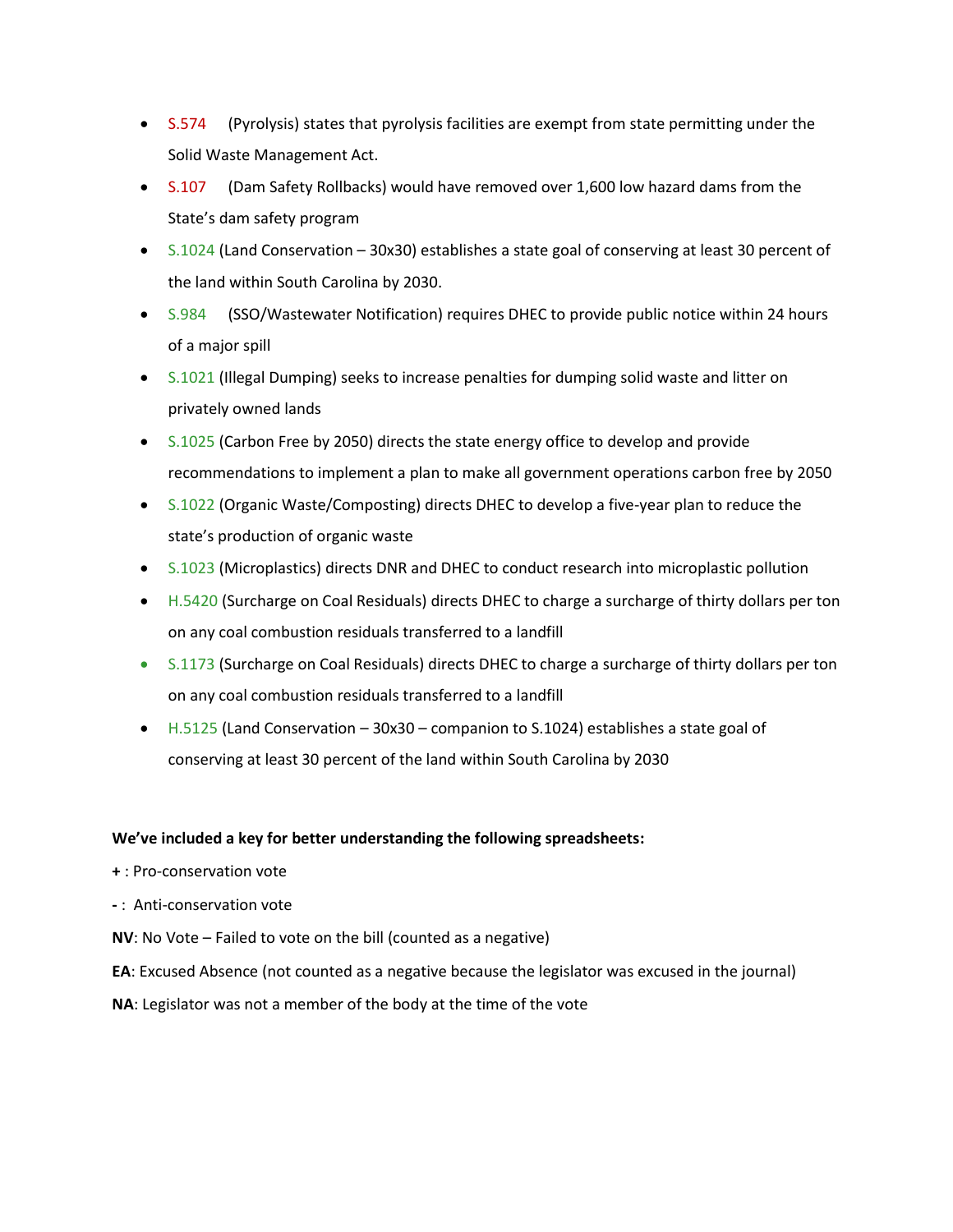| <b>SENATE</b>                                                                                                                                                                                                                                                       |                      |                                |                |                       |                      |                       |                                                                  |                                                                                                    |                                                        |
|---------------------------------------------------------------------------------------------------------------------------------------------------------------------------------------------------------------------------------------------------------------------|----------------------|--------------------------------|----------------|-----------------------|----------------------|-----------------------|------------------------------------------------------------------|----------------------------------------------------------------------------------------------------|--------------------------------------------------------|
| "Lifetime" Senate scores have been calculated<br>using only the 2011-2020 data. Not enough<br>votes were recorded prior to 2011 to enable<br>statistical scoring. Also, the Senate normally<br>votes only after reaching consensus, leading to<br>many 100% scores. |                      |                                |                |                       |                      |                       |                                                                  | attempting to<br><b>s4</b> ,                                                                       |                                                        |
|                                                                                                                                                                                                                                                                     | Senate District      | <b>Party - Home County</b>     | Lifetime Score | 2019-2020 Total Score | 2019-2020 Base Score | Bill Sponsorship Bump | H.4000 Amendment No. 29A Stopping Offshore Drilling<br>4/17/2019 | ban local ordinances controlling consumer goods)<br>H.4000 (Tabling of Amendement No.<br>4/18/2019 | H.3659 SC Energy Freedom Act (3rd Reading)<br>5/8/2019 |
|                                                                                                                                                                                                                                                                     |                      |                                |                |                       |                      |                       | $40 - 4$                                                         | $27 - 15$                                                                                          | 46-0                                                   |
| Alexander, Thomas                                                                                                                                                                                                                                                   | 1                    | R - Oconee                     | 87%            | 70%                   | 67%                  | 3%                    | $\ddot{}$                                                        |                                                                                                    | $\ddot{}$                                              |
| Allen, Karl                                                                                                                                                                                                                                                         | $\overline{7}$       | D - Greenville                 | 98%            | 103%                  | 100%                 | 3%                    | $\begin{array}{c} + \end{array}$                                 | $\ast$                                                                                             | $\ddot{}$                                              |
| Bennett, Sean                                                                                                                                                                                                                                                       | 38                   | R - Dorchester                 | 85%            | 100%                  | 100%                 | 0%                    | $\ddot{}$                                                        | $\begin{array}{c} + \end{array}$                                                                   | $+$                                                    |
| Campbell, Paul                                                                                                                                                                                                                                                      | 44                   | R - Berkeley                   | 77%            | 68%                   | 67%                  | 1%                    | $\ddot{}$                                                        | <b>NV</b>                                                                                          | $\ddot{}$                                              |
| Campsen, Chip                                                                                                                                                                                                                                                       | 43                   | R- Charleston                  | 100%           | 111%                  | 100%                 | 11%                   | $\ddot{}$                                                        | $^{\mathrm{+}}$                                                                                    | $+$                                                    |
| Cash, Richard                                                                                                                                                                                                                                                       | 3                    | R-Anderson                     | 56%            | 100%                  | 100%                 | 0%                    | $\ddot{}$                                                        | $\qquad \qquad +$                                                                                  | $+$                                                    |
| Climer, Wes                                                                                                                                                                                                                                                         | 15                   | R - York                       | 45%            | 38%                   | 33%                  | 5%                    | $\sim$                                                           | ä,                                                                                                 | $\ddot{}$                                              |
| Corbin, Tom                                                                                                                                                                                                                                                         | 5                    | R - Greenville                 | 61%            | 33%                   | 33%                  | 0%                    | ÷,                                                               | ä,                                                                                                 | $\ddot{}$                                              |
| Cromer, Ronnie                                                                                                                                                                                                                                                      | 18                   | R - Newberry                   | 84%            | 103%                  | 100%                 | 3%                    | $\ddot{}$                                                        | $\begin{array}{c} + \end{array}$                                                                   | $\ddot{}$                                              |
| Davis, Tom                                                                                                                                                                                                                                                          | 46                   | R - Beaufort                   | 78%            | 119%                  | 100%                 | 19%                   | $\ddot{}$                                                        | $\ddot{}$                                                                                          | $\ddot{}$                                              |
| Fanning, Mike                                                                                                                                                                                                                                                       | 17                   | D - Fairfield                  | 83%            | 73%                   | 67%                  | 6%                    | $\begin{array}{c} + \end{array}$                                 | <b>NV</b><br>$\sim$                                                                                | $+$                                                    |
| Gambrell, Mike                                                                                                                                                                                                                                                      | 4                    | R-Anderson                     | 40%            | 76%                   | 67%                  | 9%                    | $\ddot{}$                                                        |                                                                                                    | $\ddot{}$                                              |
| Goldfinch, Stephen                                                                                                                                                                                                                                                  | 34<br>16             | R - Georgetown                 | 49%            | 67%                   | 67%<br>100%          | 0%<br>9%              | $\begin{array}{c} + \end{array}$                                 |                                                                                                    | $\ddot{}$                                              |
| Gregory, Greg<br>Grooms, Larry                                                                                                                                                                                                                                      | 37                   | R - Lancaster<br>R - Berkeley  | 102%<br>81%    | 109%<br>103%          | 100%                 | 3%                    | $\ddot{}$<br>$\ddot{}$                                           | $\begin{array}{c} + \end{array}$<br>$\ddot{}$                                                      | $\ddot{}$<br>$\ddot{}$                                 |
| Harpootlian, Dick                                                                                                                                                                                                                                                   | 20                   | D - Richland                   | 111%           | 111%                  | 100%                 | 11%                   | $\ddot{}$                                                        | $\begin{array}{c} + \end{array}$                                                                   | $+$                                                    |
| Hembree, Greg                                                                                                                                                                                                                                                       | 28                   | R - Horry                      | 82%            | 103%                  | 100%                 | 3%                    | $\ddot{}$                                                        | $\begin{array}{c} + \end{array}$                                                                   | $\ddot{}$                                              |
| Hutto, Brad                                                                                                                                                                                                                                                         | 40                   | D - Orangeburg                 | 89%            | 109%                  | 100%                 | 9%                    | $\ddot{}$                                                        | $\begin{array}{c} + \end{array}$                                                                   | $\ddot{}$                                              |
| Jackson, Darrell                                                                                                                                                                                                                                                    | 21                   | D - Richland                   | 59%            | 109%                  | 100%                 | 9%                    | $+$                                                              | $^{\mathrm{+}}$                                                                                    | $+$                                                    |
| Johnson, Kevin                                                                                                                                                                                                                                                      | 36                   | D - Clarendon                  | 99%            | 106%                  | 100%                 | 6%                    | $\begin{array}{c} + \end{array}$                                 | $\qquad \qquad +$                                                                                  | $\ddot{}$                                              |
| Kimpson, Marlon                                                                                                                                                                                                                                                     | 42                   | D - Charleston                 | 88%            | 103%                  | 100%                 | 3%                    | $\ddot{}$                                                        | EA                                                                                                 | $\ddot{}$                                              |
| Leatherman, Hugh                                                                                                                                                                                                                                                    | 31                   | R - Florence                   | 84%            | 67%                   | 67%                  | 0%                    | $\ddot{}$                                                        | $\sim$                                                                                             | $\ddot{}$                                              |
| Loftis, Dwight                                                                                                                                                                                                                                                      | 6                    | R - Greenville                 | 36%            | 36%                   | 33%                  | 3%                    | <b>NV</b>                                                        | ٠                                                                                                  | $\ddot{}$                                              |
| Malloy, Gerald                                                                                                                                                                                                                                                      | 29                   | D - Darlington                 | 102%           | 106%                  | 100%                 | 6%                    | $\begin{array}{c} + \end{array}$                                 | $^{\mathrm{+}}$                                                                                    | $\ddot{}$                                              |
| Martin, Shane                                                                                                                                                                                                                                                       | 13                   | R - Spartanburg                | 52%            | 36%                   | 33%                  | 3%                    | $\overline{\phantom{a}}$                                         | $\overline{\phantom{a}}$                                                                           | $\ddot{}$                                              |
| Massey, Shane                                                                                                                                                                                                                                                       | 25                   | R - Edgefield                  | 76%            | 70%                   | 67%                  | 3%                    | $\begin{array}{c} + \end{array}$                                 |                                                                                                    | $\ddot{}$                                              |
| Matthews, John                                                                                                                                                                                                                                                      | 39                   | D - Orangeburg                 | 97%            | 112%                  | 100%                 | 12%                   | $\ddot{}$                                                        | $\begin{array}{c} + \end{array}$                                                                   | $\ddot{}$                                              |
| Matthews, Margie Bright                                                                                                                                                                                                                                             | 45                   | D- Colleton                    | 89%            | 103%                  | 100%                 | 3%                    | $\ddot{}$                                                        | $\begin{array}{c} + \end{array}$                                                                   | $\ddot{}$                                              |
| McElveen, Thomas                                                                                                                                                                                                                                                    | 35                   | D - Sumter                     | 107%           | 113%                  | 100%                 | 13%                   | $\ddot{}$                                                        | $^{\mathrm{+}}$                                                                                    | $\ddot{}$                                              |
| Mcleod, Mia                                                                                                                                                                                                                                                         | 22                   | D - Richland                   | 105%           | 106%                  | 100%                 | 6%                    | $\ddot{}$                                                        | $\begin{array}{c} + \end{array}$                                                                   | $+$                                                    |
| Nicholson, Floyd                                                                                                                                                                                                                                                    | 10                   | D - Greenwood                  | 98%            | 106%                  | 100%                 | 6%                    | $\begin{array}{c} + \end{array}$                                 | $\ddot{}$                                                                                          | $+$                                                    |
| Peeler, Harvey                                                                                                                                                                                                                                                      | 14                   | R - Cherokee                   | 62%            | 67%                   | 67%                  | 0%                    | $\ddot{}$                                                        | $\sim$                                                                                             | $+$                                                    |
| Rankin, Luke                                                                                                                                                                                                                                                        | 33                   | R - Horry                      | 65%            | 106%                  | 100%                 | 6%                    | $\begin{array}{c} + \end{array}$                                 | $\begin{array}{c} + \end{array}$                                                                   | $\ddot{}$                                              |
| Reese, Glenn<br>Rice, Rex                                                                                                                                                                                                                                           | 11<br>$\overline{2}$ | D - Spartanburg<br>R - Pickens | 79%<br>60%     | 103%<br>76%           | 100%<br>67%          | 3%<br>9%              | $\ddot{}$<br>$\ddot{}$                                           | $\begin{array}{c} + \end{array}$<br>÷,                                                             | $+$<br>$+$                                             |
| Sabb, Ronnie                                                                                                                                                                                                                                                        | 32                   | D - Williamsburg               | 103%           | 109%                  | 100%                 | 9%                    | $\ddot{}$                                                        | $\ddot{}$                                                                                          | $+$                                                    |
| Scott, John                                                                                                                                                                                                                                                         | 19                   | D - Richland                   | 98%            | 76%                   | 67%                  | 9%                    | <b>NV</b>                                                        | $\pmb{+}$                                                                                          | $+$                                                    |
| Senn, Sandy                                                                                                                                                                                                                                                         | 41                   | R - Charleston                 | 80%            | 123%                  | 100%                 | 23%                   | $\ddot{}$                                                        | $\ddot{}$                                                                                          | $\ddot{}$                                              |
| Setzler, Nikki                                                                                                                                                                                                                                                      | 26                   | D - Lexington                  | 87%            | 106%                  | 100%                 | 6%                    | $\begin{array}{c} + \end{array}$                                 | $\ddot{}$                                                                                          | $+$                                                    |
| Shealy, Katrina                                                                                                                                                                                                                                                     | 23                   | R - Lexington                  | 81%            | 73%                   | 67%                  | 6%                    | $\ddot{}$                                                        | ٠                                                                                                  | $+$                                                    |
| Sheheen, Vincent                                                                                                                                                                                                                                                    | 27                   | D - Kershaw                    | 104%           | 142%                  | 100%                 | 42%                   | $\ddot{}$                                                        | $\ddot{}$                                                                                          | $+$                                                    |
| Talley, Scott                                                                                                                                                                                                                                                       | 12                   | R - Spartanburg                | 73%            | 68%                   | 67%                  | 1%                    | $\ddot{}$                                                        | $\sim$                                                                                             | $+$                                                    |
| Turner, Ross                                                                                                                                                                                                                                                        | 8                    | R - Greenville                 | 80%            | 70%                   | 67%                  | 3%                    | $\ddot{}$                                                        | $\overline{\phantom{a}}$                                                                           | $+$                                                    |
| Verdin, Danny                                                                                                                                                                                                                                                       | 9                    | R - Laurens                    | 66%            | 38%                   | 33%                  | 5%                    | $\overline{\phantom{a}}$                                         |                                                                                                    | $+$                                                    |
| Williams, Kent                                                                                                                                                                                                                                                      | 30                   | D - Marion                     | 92%            | 106%                  | 100%                 | 6%                    | $\ddot{}$                                                        | EA                                                                                                 | $+$                                                    |
| Young, Tom                                                                                                                                                                                                                                                          | 24                   | R - Aiken                      | 85%            | 109%                  | 100%                 | 9%                    | $\begin{array}{c} + \end{array}$                                 | $\begin{array}{c} + \end{array}$                                                                   | $+$                                                    |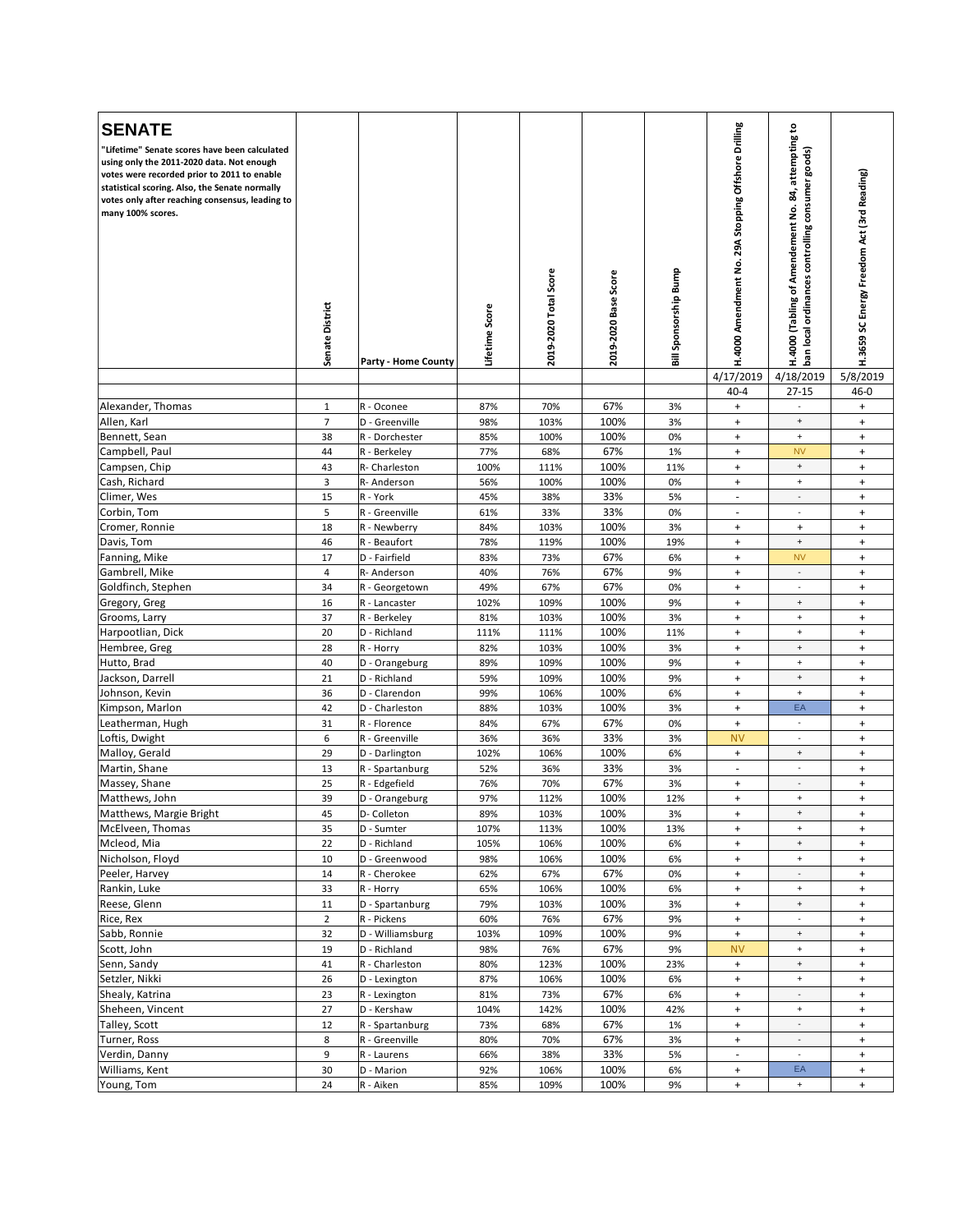| <b>Sponsored</b><br><b>Bills</b> | Senate District  | Party - Home County           | Bill Sponsorship Bump | Water                      | Waste  | Energy           | puen   | Good Governance |
|----------------------------------|------------------|-------------------------------|-----------------------|----------------------------|--------|------------------|--------|-----------------|
| Alexander, Thomas                | $\overline{1}$   | R - Oconee                    | $\overline{3}$        | S.870                      |        |                  |        |                 |
| Allen, Karl                      | 7                | D - Greenville                | 3                     | S.870                      |        |                  |        |                 |
| Bennett, Sean                    | 38               | R - Dorchester                | $\pmb{0}$             |                            |        |                  |        |                 |
| Campbell, Paul                   | 44               | R - Berkeley                  | $\mathbf{1}$          | S.107                      | S.574  | S.998            |        |                 |
| Campsen, Chip                    | 43               | R- Charleston                 | 11                    | S.107,<br>S.1111,<br>S.870 | S.941  |                  | S.1024 |                 |
| Cash, Richard                    | 3                | R-Anderson                    | $\mathbf 0$           |                            |        |                  |        |                 |
| Climer, Wes                      | 15               | R - York                      | 5                     | S.1111                     | S.394  | S.998            |        |                 |
| Corbin, Tom                      | 5                | R - Greenville                | $\mathbf 0$           |                            |        |                  |        |                 |
| Cromer, Ronnie                   | 18               | R - Newberry                  | 3                     | S.870                      |        |                  |        |                 |
| Davis, Tom                       | 46               | R - Beaufort                  | 19                    | S.1111,<br>S.870           | S.1173 | S.1032,<br>S.998 |        |                 |
| Fanning, Mike                    | 17               | D - Fairfield                 | 6                     | S.870                      |        | S.998            |        |                 |
| Gambrell, Mike                   | 4                | R-Anderson                    | 9                     | S.870                      | S.574  |                  | S.1024 |                 |
| Goldfinch, Stephen               | 34               | R - Georgetown                | $\pmb{0}$             |                            |        |                  |        |                 |
| Gregory, Greg<br>Grooms, Larry   | 16<br>37         | R - Lancaster<br>R - Berkeley | 9<br>3                | S.1111,<br>S.870<br>S.870  |        | S.998            |        |                 |
|                                  |                  |                               |                       | S.1111,                    |        |                  |        |                 |
| Harpootlian, Dick                | 20               | D - Richland                  | 11                    | S.870                      |        |                  |        | S.947           |
| Hembree, Greg                    | 28               | R - Horry                     | 3                     | S.870                      |        |                  |        |                 |
| Hutto, Brad                      | 40               | D - Orangeburg                | 9                     | S.1111,<br>S.870           | S.574  |                  |        |                 |
| Jackson, Darrell                 | 21               | D - Richland                  | 9                     | S.1111,<br>S.870           |        |                  | S.1024 |                 |
| Johnson, Kevin                   | 36               | D - Clarendon                 | 6                     | S.1111                     | S.1173 |                  |        |                 |
| Kimpson, Marlon                  | 42               | D - Charleston                | 3                     | S.870                      |        |                  |        |                 |
| Leatherman, Hugh                 | 31               | R - Florence                  | $\mathbf 0$           |                            |        |                  |        |                 |
| Loftis, Dwight                   | $\boldsymbol{6}$ | R - Greenville                | 3                     |                            | S.574  |                  |        |                 |
| Malloy, Gerald                   | 29               | D - Darlington                | 6                     | S.870                      | S.1173 |                  |        |                 |
| Martin, Shane                    | 13               | R - Spartanburg               | 3                     | S.1111                     |        |                  |        |                 |
| Massey, Shane                    | 25               | R - Edgefield                 | 3                     | S.1111                     |        |                  |        |                 |
| Matthews, John                   | 39               | D - Orangeburg                | 12                    | S.870,<br>S.1111           |        | S.998            | S.1024 |                 |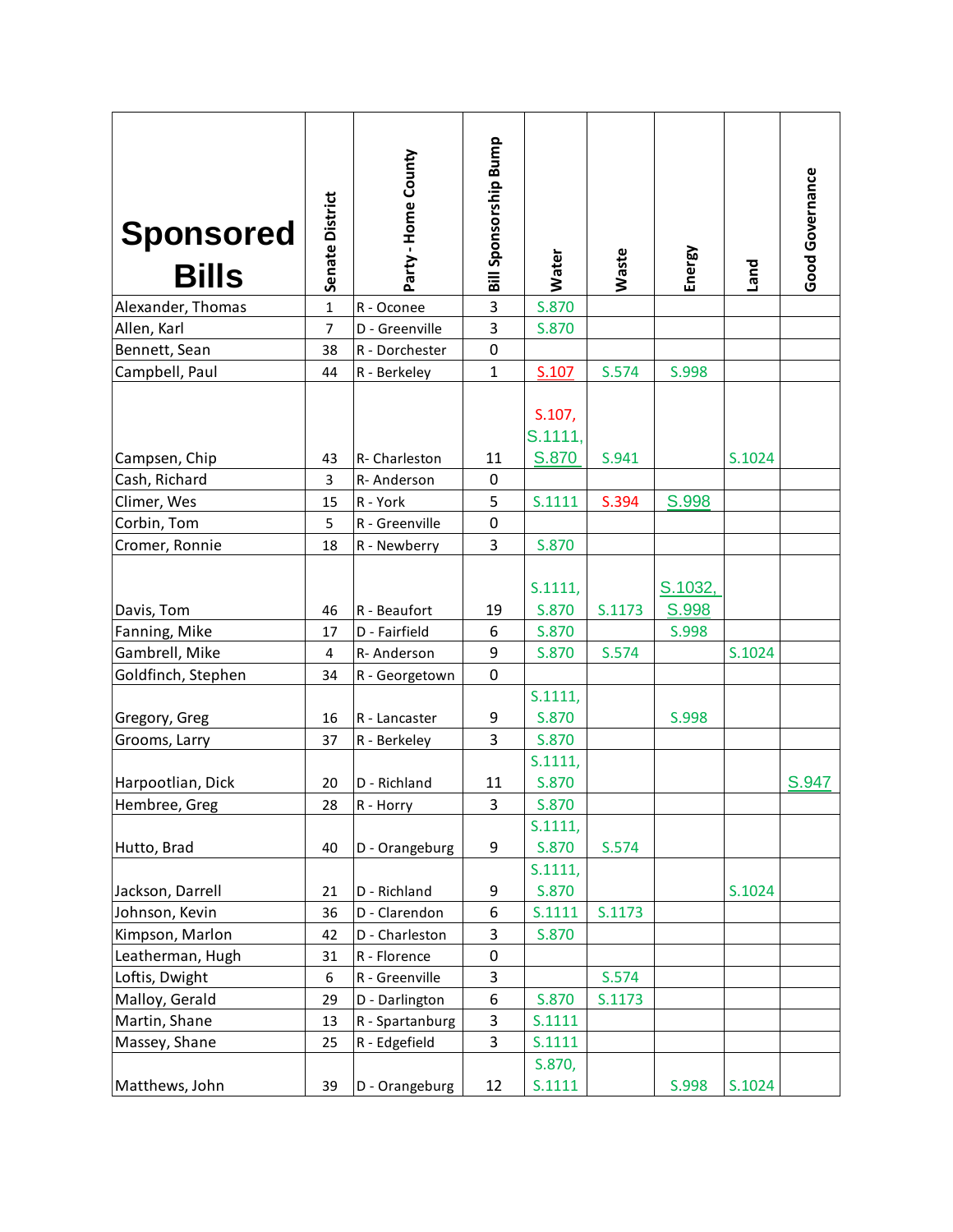| Matthews, Margie Bright | 45             | D- Colleton      | 3           | S.870   |        |        |        |               |
|-------------------------|----------------|------------------|-------------|---------|--------|--------|--------|---------------|
|                         |                |                  |             | S.1111  |        |        |        |               |
|                         |                |                  |             |         |        |        |        |               |
| McElveen, Thomas        | 35             | D - Sumter       | 13          | S.870   | S.1173 |        |        |               |
| Mcleod, Mia             | 22             | D - Richland     | 6           | S.1111  |        |        | S.1024 |               |
|                         |                |                  |             | S.1111, |        |        |        |               |
| Nicholson, Floyd        | 10             | D - Greenwood    | 6           | S.870   |        |        |        |               |
| Peeler, Harvey          | 14             | R - Cherokee     | $\mathbf 0$ |         |        |        |        |               |
|                         |                |                  |             | S.1111, |        |        |        |               |
| Rankin, Luke            | 33             | R - Horry        | 6           | S.870   |        |        |        |               |
| Reese, Glenn            | 11             | D - Spartanburg  | 3           | S.870   |        |        |        |               |
|                         |                |                  |             | S.1111, |        |        |        |               |
| Rice, Rex               | $\overline{2}$ | R - Pickens      | 9           | S.870   | S.1173 |        |        |               |
|                         |                |                  |             | S.1111, |        |        |        |               |
| Sabb, Ronnie            | 32             | D - Williamsburg | 9           | S.870   |        |        | S.1024 |               |
|                         |                |                  |             | S.1111, |        |        |        |               |
|                         |                |                  |             |         |        |        |        |               |
| Scott, John             | 19             | D - Richland     | 9           | S.870   |        |        | S.1024 |               |
|                         |                |                  |             | S.1023, |        |        |        |               |
|                         |                |                  |             | S.870,  | S.941, |        |        |               |
| Senn, Sandy             | 41             | R - Charleston   | 23          | S.1111  | S.1173 | S.1032 |        | S.1025        |
|                         |                |                  |             | S.1111, |        |        |        |               |
| Setzler, Nikki          | 26             | D - Lexington    | 6           | S.870   |        |        |        |               |
|                         |                |                  |             | S.1111, |        |        |        |               |
| Shealy, Katrina         | 23             | R - Lexington    | 6           | S.870   |        |        |        |               |
|                         |                |                  |             |         |        |        |        |               |
|                         |                |                  |             |         |        |        |        |               |
|                         |                |                  |             |         |        |        |        |               |
|                         |                |                  |             |         | S.984, |        |        |               |
|                         |                |                  |             |         | S.941, |        |        |               |
|                         |                |                  |             | S.870,  | S.1021 |        |        |               |
|                         |                |                  |             | S.1111, | S.1022 |        |        |               |
| Sheheen, Vincent        | 27             | D - Kershaw      | 42          | S.1023  | S.1173 |        |        | S.1024 S.1025 |
|                         |                |                  |             | S.1111, |        |        |        |               |
| Talley, Scott           | 12             | R - Spartanburg  | $\mathbf 1$ | S.870   | S.394  |        |        |               |
| Turner, Ross            | 8              | R - Greenville   | 3           | S.870   |        |        |        |               |
| Verdin, Danny           | 9              | R - Laurens      | 5           |         | S.574  |        |        |               |
| Williams, Kent          | 30             | D - Marion       | 6           | S.870   | S.574  |        |        |               |
|                         |                |                  |             | S.1111, |        |        |        |               |
| Young, Tom              | 24             | R - Aiken        | 9           | S.870   |        | S.998  |        |               |
|                         |                |                  |             |         |        |        |        |               |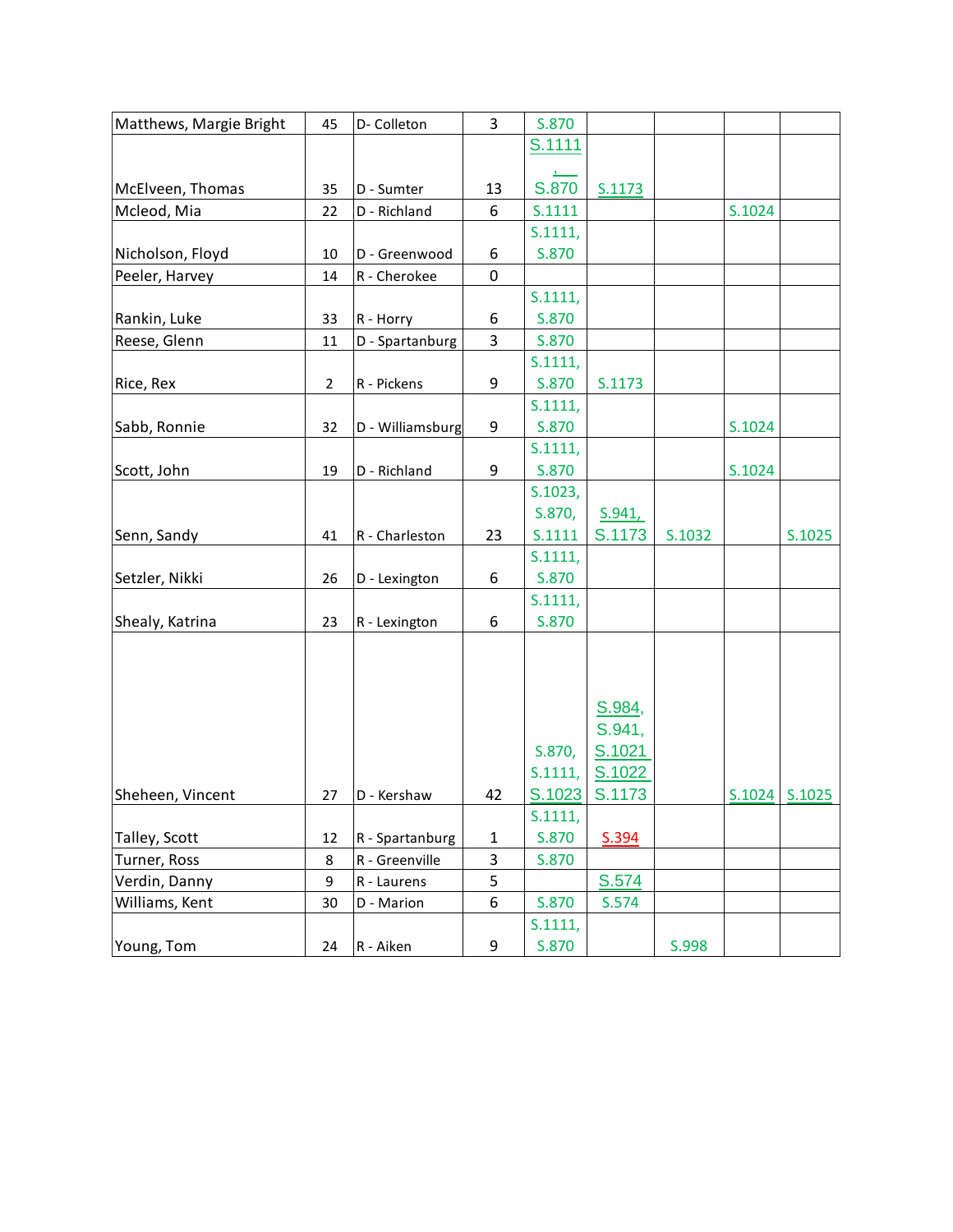| <b>HOUSE</b>                                                                                                                                                                                                                                   |                |                               |                |                       |                         |                       |                                                     |                                            |                                                                      |                                                                      |                                                                      |
|------------------------------------------------------------------------------------------------------------------------------------------------------------------------------------------------------------------------------------------------|----------------|-------------------------------|----------------|-----------------------|-------------------------|-----------------------|-----------------------------------------------------|--------------------------------------------|----------------------------------------------------------------------|----------------------------------------------------------------------|----------------------------------------------------------------------|
| Lifetime scores were calculated using<br>the data between 2003 and 2020.<br>Representatives coming into office at a<br>later date have fewer scores to include<br>in this. It is an average of their<br>biennial scores since assuming office. | House District | Party - Home County           | Lifetime Score | 2019-2020 Total Score | Score<br>2019-2020 Base | Bill Sponsorship Bump | Energy Freedom Act (Second Reading)<br>3659 SC<br>í | H.4152 Pyrolysis (Second Reading)          | H.3700 Seawalls (Sustaining of the Governor's Veto)                  | H.4940 Energy Market Reform (RTO)                                    | H.4831 Wildlife Trading (Turtles)                                    |
| <b>Date of Vote Count</b>                                                                                                                                                                                                                      |                |                               |                |                       |                         |                       | 2/21/2019                                           | 4/25/2019                                  | 5/20/2019                                                            | 2/12/2020                                                            | 2/5/2020                                                             |
|                                                                                                                                                                                                                                                |                |                               |                |                       |                         |                       |                                                     |                                            |                                                                      |                                                                      |                                                                      |
| Alexander, Terry                                                                                                                                                                                                                               | 59             | D - Florence                  | 51%            | 23%                   | 20%                     | 3%                    | 110-0<br>$\ddot{}$                                  | 63-27<br>$\overline{\phantom{a}}$          | 43-60<br><b>NV</b>                                                   | 81-31<br><b>NV</b>                                                   | $100 - 5$<br><b>NV</b>                                               |
| Allison, Rita                                                                                                                                                                                                                                  | 36             | R - Spartanburg               | 54%            | 63%                   | 60%                     | 3%                    | $\begin{array}{c} + \end{array}$                    | $\sim$                                     | <b>NV</b>                                                            | $\ddot{}$                                                            | $\ddot{}$                                                            |
| Anderson, Carl                                                                                                                                                                                                                                 | 103            | D - Georgetown                | 81%            | 56%                   | 50%                     | 6%                    | EA                                                  | $\overline{\phantom{a}}$                   | $\overline{\phantom{a}}$                                             | $\ddot{}$                                                            | $+$                                                                  |
| Atkinson, Lucas                                                                                                                                                                                                                                | 57             | D - Marion                    | 37%            | 60%                   | 60%                     | 0%                    | $\begin{array}{c} + \end{array}$                    | ÷,                                         | L,                                                                   | $\ddot{}$                                                            | $\begin{array}{c} + \end{array}$                                     |
| Bailey, William                                                                                                                                                                                                                                | 104            | R - Horry                     | 40%            | 40%                   | 40%                     | 0%                    | $\ddot{}$                                           | $\sim$                                     | $\omega$                                                             | ÷,                                                                   | $\pm$                                                                |
| Bales, Jimmy                                                                                                                                                                                                                                   | 80<br>71       | D - Richland<br>R - Richland  | 61%<br>89%     | 25%<br>89%            | 25%<br>75%              | 0%<br>14%             | EA<br>$\begin{array}{c} + \end{array}$              | <b>NV</b><br><b>NV</b>                     | ä,<br>$\begin{array}{c} + \end{array}$                               | <b>NV</b><br>$\ddot{}$                                               | $\ddot{}$<br>EA                                                      |
| Ballentine, Nathan<br>Bamberg, Justin                                                                                                                                                                                                          | 90             | D - Bamberg                   | 75%            | 60%                   | 60%                     | 0%                    | $\begin{array}{c} + \end{array}$                    | <b>NV</b>                                  | $\begin{array}{c} + \end{array}$                                     | $\sim$                                                               | $+$                                                                  |
| Bannister, Bruce                                                                                                                                                                                                                               | 24             | R - Greenville                | 66%            | 60%                   | 60%                     | 0%                    | $\ddot{}$                                           | $\sim$                                     | $\overline{\phantom{a}}$                                             | $\ddot{}$                                                            | $\begin{array}{c} + \end{array}$                                     |
| Bennett, Lin                                                                                                                                                                                                                                   | 114            | R - Charleston                | 74%            | 89%                   | 80%                     | 9%                    | $\ddot{}$                                           | $\sim$                                     | $\begin{array}{c} + \end{array}$                                     | $\ddot{}$                                                            | $\pmb{+}$                                                            |
| Bernstein, Beth                                                                                                                                                                                                                                | 78             | D - Richland                  | 95%            | 109%                  | 100%                    | 9%                    | $\ddot{}$                                           | $\begin{array}{c} + \end{array}$           | $\begin{array}{c} + \end{array}$                                     | $\begin{array}{c} + \end{array}$                                     | $\pmb{+}$                                                            |
| Blackwell, Bart                                                                                                                                                                                                                                | 81             | R - Aiken                     | 68%            | 63%                   | 60%                     | 3%                    | $\begin{array}{c} + \end{array}$                    | ÷,                                         | $\frac{1}{2}$                                                        | $\ddot{}$                                                            | $\pmb{+}$                                                            |
| Bradley, Jeff                                                                                                                                                                                                                                  | 123            | R - Beaufort                  | 88%            | 69%                   | 60%                     | 9%                    | $\ddot{}$                                           |                                            | ÷,                                                                   | $\begin{array}{c} + \end{array}$                                     | $\ddot{}$                                                            |
| Brawley, Wendy                                                                                                                                                                                                                                 | 70             | D - Richland                  | 97%            | 86%                   | 80%                     | 6%                    | $\begin{array}{c} + \end{array}$                    | $\ddot{}$                                  | $\begin{array}{c} + \end{array}$                                     | ÷                                                                    | $\pmb{+}$                                                            |
| Brown, Robert                                                                                                                                                                                                                                  | 116            | D - Charleston                | 94%            | 86%                   | 80%                     | 6%                    | $\ddot{}$                                           | $\begin{array}{c} + \end{array}$           | $\ddot{}$                                                            | <b>NV</b>                                                            | $\ddot{}$                                                            |
| Bryant, Bruce<br>Burns, Mike                                                                                                                                                                                                                   | 48<br>17       | R - York<br>R - Greenville    | 50%<br>43%     | 67%<br>32%            | 67%<br>40%              | 0%<br>$-8%$           | EA<br>$\ddot{}$                                     | EA<br>$\overline{\phantom{a}}$             | $\overline{\phantom{a}}$<br>$\overline{\phantom{a}}$                 | $\begin{array}{c} + \end{array}$                                     | $+$<br>$\pmb{+}$                                                     |
| Calhoon, Paula Rawl                                                                                                                                                                                                                            | 87             | R - Lexington                 | 103%           | 103%                  | 100%                    | 3%                    | $\begin{array}{c} + \end{array}$                    | $\begin{array}{c} + \end{array}$           | $\begin{array}{c} + \end{array}$                                     | $\begin{array}{c} + \end{array}$                                     | $\begin{array}{c} + \end{array}$                                     |
| Caskey, Micah                                                                                                                                                                                                                                  | 89             | R - Lexington                 | 95%            | 114%                  | 100%                    | 14%                   | $\ddot{}$                                           | EA                                         | $\begin{array}{c} + \end{array}$                                     | $\ddot{}$                                                            | $\begin{array}{c} + \end{array}$                                     |
| Chellis, Con                                                                                                                                                                                                                                   | 94             | R-Dorchester                  | 103%           | 103%                  | 100%                    | 3%                    | $\ddot{}$                                           | $\ddot{}$                                  | $\begin{array}{c} + \end{array}$                                     | $\begin{array}{c} + \end{array}$                                     | EA                                                                   |
| Chumley, Bill                                                                                                                                                                                                                                  | 35             | R - Spartanburg               | 23%            | 54%                   | 60%                     | $-6%$                 | $\begin{array}{c} + \end{array}$                    | $\sim$                                     | $\sim$                                                               | $\ddot{}$                                                            | $\ddot{}$                                                            |
| Clary, Gary                                                                                                                                                                                                                                    | 3              | R - Pickens                   | 116%           | 121%                  | 100%                    | 21%                   | $\begin{array}{c} + \end{array}$                    | $\ddot{}$                                  | $\begin{array}{c} + \end{array}$                                     | $\ddot{}$                                                            | EA                                                                   |
| Clemmons, Alan                                                                                                                                                                                                                                 | 107            | R - Horry                     | 45%            | 60%                   | 60%                     | 0%                    | $\ddot{}$                                           |                                            |                                                                      | $\begin{array}{c} + \end{array}$                                     | $\ddot{}$                                                            |
| Clyburn, Bill                                                                                                                                                                                                                                  | 82             | D - Aiken                     | 86%            | 40%                   | 40%                     | 0%                    | $\ddot{}$                                           | <b>NV</b>                                  | $\omega$                                                             | $\ddot{}$                                                            | <b>NV</b>                                                            |
| Cobb-Hunter, Gilda                                                                                                                                                                                                                             | 66             | D - Orangeburg                | 90%            | 81%                   | 75%                     | 6%                    | $\ddot{}$                                           | EA                                         | <b>NV</b>                                                            | $\ddot{}$                                                            | $+$                                                                  |
| Cogswell, William                                                                                                                                                                                                                              | 110            | R - Charleston<br>R - Pickens | 104%           | 114%                  | 100%                    | 14%<br>0%             | $\begin{array}{c} + \end{array}$<br>$\ddot{}$       | $\begin{array}{c} + \end{array}$<br>$\sim$ | $\begin{array}{c} + \end{array}$<br>$\begin{array}{c} + \end{array}$ | $\ddot{}$<br>$\ddot{}$                                               | $\pmb{+}$<br>$\pmb{+}$                                               |
| Collins, Neal<br>Cox, Bobby                                                                                                                                                                                                                    | 5<br>21        | R - Greenville                | 62%<br>89%     | 80%<br>89%            | 80%<br>80%              | 9%                    | $\ddot{}$                                           | <b>NV</b>                                  | $\begin{array}{c} + \end{array}$                                     | $\ddot{}$                                                            | $\begin{array}{c} + \end{array}$                                     |
| Cox, West                                                                                                                                                                                                                                      | 10             | R - Anderson                  | 63%            | 63%                   | 60%                     | 3%                    | $\ddot{}$                                           | $\sim$                                     | $\begin{array}{c} + \end{array}$                                     | ä,                                                                   | $\pmb{+}$                                                            |
| Crawford, Heather                                                                                                                                                                                                                              | 68             | R - Horry                     | 39%            | 43%                   | 40%                     | $3\%$                 |                                                     | ${\sf NV}$                                 | <b>NV</b>                                                            |                                                                      |                                                                      |
| Daning, Joseph                                                                                                                                                                                                                                 | 92             | R - Berkeley                  | 71%            | 46%                   | 40%                     | 6%                    | $\ddot{}$                                           | $\overline{\phantom{a}}$                   | $\blacksquare$                                                       | $\blacksquare$                                                       | $\bf{+}$                                                             |
| Davis, Sylleste                                                                                                                                                                                                                                | 100            | R - Charleston                | 49%            | 46%                   | 40%                     | 6%                    | $\ddot{}$                                           |                                            | $\overline{\phantom{a}}$                                             |                                                                      | $+$                                                                  |
| Dillard, Chandra                                                                                                                                                                                                                               | 23             | D - Greenville                | 103%           | 103%                  | 100%                    | $3\%$                 | $+$                                                 | EA                                         | $+$                                                                  | $\begin{array}{c} + \end{array}$                                     | $\begin{array}{c} + \end{array}$                                     |
| Elliott, Jason                                                                                                                                                                                                                                 | 22             | R - Greenville                | 48%            | 69%                   | 60%                     | 9%                    | $\ddot{}$                                           | $\overline{\phantom{a}}$                   | $\overline{\phantom{a}}$                                             | $\begin{array}{c} + \end{array}$                                     | $\begin{array}{c} + \end{array}$                                     |
| Erickson, Shannon                                                                                                                                                                                                                              | 124<br>26      | R - Beaufort<br>R - York      | 86%<br>55%     | 84%<br>83%            | 75%<br>80%              | 9%<br>3%              | $\ddot{}$                                           | $\overline{\phantom{a}}$                   | EA                                                                   | $\begin{array}{c} + \end{array}$<br>$\begin{array}{c} + \end{array}$ | $\begin{array}{c} + \end{array}$<br>$\begin{array}{c} + \end{array}$ |
| Felder, Raye<br>Finlay, Kirkman                                                                                                                                                                                                                | 75             | R - Richland                  | 66%            | 72%                   | 67%                     | 5%                    | $\begin{array}{c} + \end{array}$<br>Α               | $\ddot{}$                                  | $+$<br>$\blacksquare$                                                | $\begin{array}{c} + \end{array}$                                     | EA                                                                   |
| Forrest, Cal                                                                                                                                                                                                                                   | 39             | R - Saluda                    | 46%            | 63%                   | 60%                     | 3%                    | $\begin{array}{c} + \end{array}$                    | $\overline{\phantom{a}}$                   | $\overline{\phantom{a}}$                                             | $\begin{array}{c} + \end{array}$                                     | $\begin{array}{c} + \end{array}$                                     |
| Forrester, Mike                                                                                                                                                                                                                                | 34             | R - Spartanburg               | 50%            | 66%                   | 60%                     | 6%                    | $+$                                                 | $\overline{\phantom{a}}$                   | $\sim$                                                               | $\ddot{}$                                                            | $+$                                                                  |
| Fry, Russell                                                                                                                                                                                                                                   | 106            | R - Horry                     | 56%            | 63%                   | 60%                     | 3%                    | $\ddot{}$                                           | $\overline{\phantom{a}}$                   | $\overline{\phantom{a}}$                                             | $\begin{array}{c} + \end{array}$                                     | $\begin{array}{c} + \end{array}$                                     |
| Funderburk, Laurie                                                                                                                                                                                                                             | 52             | D - Kershaw                   | 102%           | 109%                  | 100%                    | 9%                    | $+$                                                 | EA                                         | $+$                                                                  | $\begin{array}{c} + \end{array}$                                     | $\begin{array}{c} + \end{array}$                                     |
| Gagnon, Craig                                                                                                                                                                                                                                  | 11             | R - Abbeville                 | 46%            | 63%                   | 60%                     | 3%                    | $+$                                                 | $\sim$                                     | $\overline{\phantom{a}}$                                             | $\begin{array}{c} + \end{array}$                                     | $\begin{array}{c} + \end{array}$                                     |
| Garvin, Kambrell                                                                                                                                                                                                                               | 77             | D - Richland                  | 63%            | 63%                   | 60%                     | 3%                    | $+$                                                 | <b>NV</b>                                  | $+$                                                                  | $\omega$                                                             | $+$                                                                  |
| Gilliam, Leon                                                                                                                                                                                                                                  | 42             | R - Union                     | 20%            | 20%                   | 20%                     | 0%                    | $+$                                                 | $\omega$                                   | $\sim$                                                               | $\sim$                                                               | $\blacksquare$                                                       |
| Gilliard, Wendell                                                                                                                                                                                                                              | 111            | D - Charleston                | 83%            | 53%                   | 50%                     | 3%                    | $+$                                                 | $\omega$                                   | <b>NV</b>                                                            | EA                                                                   | $\begin{array}{c} + \end{array}$                                     |
| Govan, Jerry                                                                                                                                                                                                                                   | 95             | D - Orangeburg                | 76%            | 56%                   | 50%                     | 6%                    | $\ddot{}$                                           | EA                                         | $\begin{array}{c} + \end{array}$                                     | <b>NV</b>                                                            | <b>NV</b>                                                            |
| Haddon, Patrick<br>Hardee, Kevin                                                                                                                                                                                                               | 19<br>105      | R - Greenville<br>R - Horry   | 47%<br>43%     | 47%<br>46%            | 50%<br>40%              | $-3%$<br>6%           | <b>NA</b><br>${\sf NV}$                             | <b>NA</b><br><b>NV</b>                     | <b>NA</b><br>$\Box$                                                  | $\overline{\phantom{a}}$<br>$\begin{array}{c} + \end{array}$         | $\begin{array}{c} + \end{array}$<br>$+$                              |
| Hart, Chris                                                                                                                                                                                                                                    | 73             | D - Richland                  | 61%            | 20%                   | 20%                     | 0%                    | <b>NV</b>                                           | <b>NV</b>                                  | $+$                                                                  | <b>NV</b>                                                            | <b>NV</b>                                                            |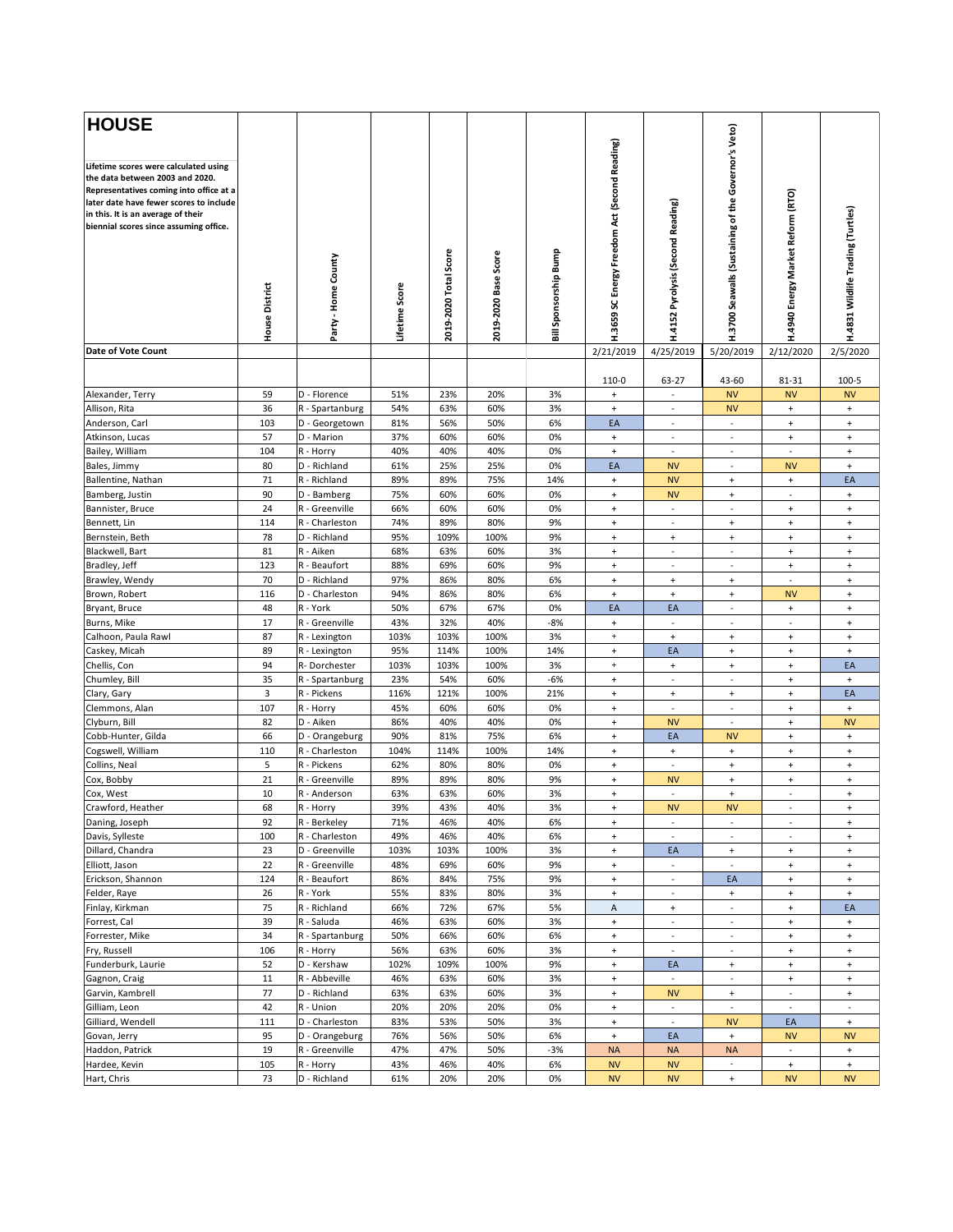|                          | 55             | D - Dillon       | 55%  | 43%  | 40%  |       | $\begin{array}{c} + \end{array}$ |                                  | $\sim$                           |                                  | <b>NV</b>                        |
|--------------------------|----------------|------------------|------|------|------|-------|----------------------------------|----------------------------------|----------------------------------|----------------------------------|----------------------------------|
| Hayes, Jackie            |                |                  |      |      |      | 3%    |                                  |                                  |                                  | $\ddot{}$                        |                                  |
| Henderson-Myers, Rosalyn | 31             | D - Spartanburg  | 87%  | 66%  | 60%  | 6%    | $\begin{array}{c} + \end{array}$ | $\sim$                           | $\begin{array}{c} + \end{array}$ | $\sim$                           | $\ddot{}$                        |
| Henegan, Pat             | 54             | D - Marlboro     | 90%  | 78%  | 75%  | 3%    | $\begin{array}{c} + \end{array}$ | <b>NV</b>                        | EA                               | $\begin{array}{c} + \end{array}$ | $\begin{array}{c} + \end{array}$ |
| Herbkersman, Bill        | 118            | R - Beaufort     | 84%  | 77%  | 60%  | 17%   | $\begin{array}{c} + \end{array}$ | $\ddot{}$                        | <b>NV</b>                        | <b>NV</b>                        | $+$                              |
| Hewitt, Lee              | 108            | R - Georgetown   | 61%  | 60%  | 60%  | 0%    | $\begin{array}{c} + \end{array}$ | $\overline{\phantom{a}}$         | $\sim$                           | $\ddot{}$                        | $+$                              |
| Hill, Jonathon           | 8              | R - Anderson     | 54%  | 60%  | 60%  | 0%    | $\begin{array}{c} + \end{array}$ |                                  | $\ddot{}$                        |                                  | $\ddot{}$                        |
|                          | $\overline{4}$ | R - Pickens      | 60%  |      | 40%  |       |                                  |                                  |                                  |                                  |                                  |
| Hiott, David             |                |                  |      | 37%  |      | $-3%$ | $\begin{array}{c} + \end{array}$ | $\overline{\phantom{a}}$         | $\overline{\phantom{a}}$         | $\overline{\phantom{a}}$         | $\begin{array}{c} + \end{array}$ |
| Hixon, Bill              | 83             | R - Aiken        | 51%  | 57%  | 60%  | $-3%$ | $\begin{array}{c} + \end{array}$ | $\overline{\phantom{a}}$         | $\overline{\phantom{a}}$         | $\ddot{}$                        | $\begin{array}{c} + \end{array}$ |
| Hosey, Lonnie            | 91             | D - Barnwell     | 89%  | 66%  | 60%  | 6%    | $\begin{array}{c} + \end{array}$ | $\overline{\phantom{a}}$         | $\overline{\phantom{a}}$         | $\ddot{}$                        | $\begin{array}{c} + \end{array}$ |
| Howard, Leon             | 76             | D - Richland     | 68%  | 40%  | 40%  | 0%    | $\begin{array}{c} + \end{array}$ | $\ddot{}$                        | $\overline{\phantom{a}}$         | $\sim$                           | <b>NV</b>                        |
| Huggins, Chip            | 85             | R - Lexington    | 73%  | 86%  | 80%  | 6%    | $\begin{array}{c} + \end{array}$ | $\overline{\phantom{a}}$         | $\ddot{}$                        | $\ddot{}$                        | $+$                              |
| Hyde, Max                | 32             | R - Spartanburg  | 72%  | 72%  | 60%  | 12%   | $\begin{array}{c} + \end{array}$ | $\sim$                           | $\sim$                           | $+$                              | $\ddot{}$                        |
|                          |                |                  |      |      |      |       | $\ddag$                          | <b>NV</b>                        |                                  |                                  |                                  |
| Jefferson, Joseph        | 102            | D - Berkeley     | 81%  | 66%  | 60%  | 6%    |                                  |                                  | $\overline{\phantom{a}}$         | $\ddot{}$                        | $+$                              |
| Johnson, Jeff            | 58             | R - Horry        | 47%  | 63%  | 60%  | 3%    | $\begin{array}{c} + \end{array}$ | $\overline{\phantom{a}}$         | $\sim$                           | $\ddot{}$                        | $\ddot{}$                        |
| Jones, Stewart           | 14             | R - Laurens      | 20%  | 20%  | 20%  | 0%    | <b>NV</b>                        | <b>NV</b>                        | $\begin{array}{c} + \end{array}$ | $\overline{\phantom{a}}$         | $\bar{\phantom{a}}$              |
| Jordan, Jay              | 63             | R - Florence     | 48%  | 60%  | 60%  | 0%    | $\ddot{}$                        | <b>NV</b>                        | $\overline{\phantom{a}}$         | $\ddot{}$                        | $\begin{array}{c} + \end{array}$ |
| Kimmons, Mandy           | 97             | R - Dorchester   | 63%  | 63%  | 60%  | 3%    | $\ddot{}$                        | $\ddot{}$                        | $\ddot{}$                        | $\sim$                           | $\sim$                           |
| King, John               | 49             | D - York         | 85%  | 106% | 100% | 6%    | $\begin{array}{c} + \end{array}$ | $\ddot{}$                        | $\ddot{}$                        | $\pmb{+}$                        | $\begin{array}{c} + \end{array}$ |
|                          | 61             | D - Florence     | 82%  |      | 60%  |       |                                  | $\sim$                           | <b>NV</b>                        |                                  |                                  |
| Kirby, Roger             |                |                  |      | 60%  |      | 0%    | $\begin{array}{c} + \end{array}$ |                                  |                                  | $\begin{array}{c} + \end{array}$ | $+$                              |
| Ligon, Randy             | 43             | R - Chester      | 60%  | 60%  | 60%  | 0%    | $\begin{array}{c} + \end{array}$ | $\sim$                           | <b>NV</b>                        | $\begin{array}{c} + \end{array}$ | $\begin{array}{c} + \end{array}$ |
| Long, Steven             | 37             | R - Spartanburg  | 23%  | 54%  | 60%  | -6%   | $\ddot{}$                        | ÷.                               | $\overline{\phantom{a}}$         | $\begin{array}{c} + \end{array}$ | $+$                              |
| Lowe, Phillip            | 60             | R - Florence     | 50%  | 60%  | 60%  | 0%    | $\begin{array}{c} + \end{array}$ | <b>NV</b>                        | $\overline{\phantom{a}}$         | $\begin{array}{c} + \end{array}$ | $+$                              |
| Lucas, Jay               | 65             | R - Darlington   | 55%  | 60%  | 60%  | 0%    | $\ddot{}$                        | ÷,                               | $\sim$                           | $\begin{array}{c} + \end{array}$ | $+$                              |
| Mace, Nancy              | 99             | R - Berkeley     | 100% | 106% | 100% | 6%    | $\ddot{}$                        | $\ddot{}$                        | $\ddot{}$                        | $\ddot{}$                        | $\begin{array}{c} + \end{array}$ |
|                          | 109            |                  | 84%  |      | 40%  | 3%    | <b>NV</b>                        | <b>NV</b>                        |                                  |                                  | $\ddot{}$                        |
| Mack, David              |                | D - Charleston   |      | 43%  |      |       |                                  |                                  |                                  | $+$                              |                                  |
| Magnuson, Josiah         | 38             | R-Spartanburg    | 52%  | 47%  | 50%  | $-3%$ | A                                | $\blacksquare$                   | $\begin{array}{c} + \end{array}$ | $\overline{\phantom{a}}$         | $\begin{array}{c} + \end{array}$ |
| Martin, Rick             | 40             | R - Newberry     | 32%  | 57%  | 60%  | $-3%$ | $\begin{array}{c} + \end{array}$ | $\sim$                           | $\sim$                           | $\begin{array}{c} + \end{array}$ | $\begin{array}{c} + \end{array}$ |
| Matthews, Krystle        | 117            | D - Berkeley     | 78%  | 78%  | 75%  | 3%    | $\begin{array}{c} + \end{array}$ | $\begin{array}{c} + \end{array}$ | EA                               | <b>NV</b>                        | $\begin{array}{c} + \end{array}$ |
| McCoy, Peter             | 115            | R - Charleston   | 87%  | 99%  | 80%  | 19%   | $\begin{array}{c} + \end{array}$ | $\ddot{}$                        | $\ddot{}$                        | <b>NV</b>                        | $\begin{array}{c} + \end{array}$ |
| McCravy, John            | 13             | R - Greenwood    | 35%  | 63%  | 60%  | 3%    | $\ddot{}$                        | $\overline{\phantom{a}}$         | $\overline{\phantom{a}}$         | $+$                              | $\begin{array}{c} + \end{array}$ |
|                          |                |                  |      |      |      |       |                                  |                                  |                                  |                                  |                                  |
| McDaniel, Annie          | 41             | D - Fairfield    | 86%  | 86%  | 80%  | 6%    | $\begin{array}{c} + \end{array}$ | $\begin{array}{c} + \end{array}$ | $\ddot{}$                        | $\sim$                           | $\begin{array}{c} + \end{array}$ |
| McGinnis, Timothy        | 56             | R - Horry        | 28%  | 60%  | 60%  | 0%    | $\ddot{}$                        | $\overline{\phantom{a}}$         | $\sim$                           | $+$                              | $+$                              |
| Mcknight, Cezar          | 101            | D - Williamsburg | 81%  | 80%  | 80%  | 0%    | $\begin{array}{c} + \end{array}$ | $\begin{array}{c} + \end{array}$ | <b>NV</b>                        | $\begin{array}{c} + \end{array}$ | $\ddot{}$                        |
| Moore, JA                | 15             | D - Berkeley     | 31%  | 31%  | 20%  | 11%   | $\ddot{}$                        | <b>NV</b>                        | <b>NV</b>                        | $\bar{\phantom{a}}$              | <b>NV</b>                        |
| Morgan, Adam             | 20             | R - Greenville   | 46%  | 46%  | 40%  | 6%    | $\begin{array}{c} + \end{array}$ | <b>NV</b>                        | $\omega$                         | $\sim$                           | $+$                              |
| Moss, Dennis             | 29             | R - Cherokee     | 55%  | 60%  | 60%  | 0%    | $\begin{array}{c} + \end{array}$ | $\bar{\phantom{a}}$              | $+$                              | $\sim$                           | $\begin{array}{c} + \end{array}$ |
|                          |                |                  |      |      |      |       |                                  |                                  | $\sim$                           |                                  |                                  |
| Moss, Steve              | 30             | R - Cherokee     | 62%  | 33%  | 33%  | 0%    | EA                               | $\overline{\phantom{a}}$         |                                  | $+$                              | EA                               |
| Murphy, Chris            | 98             | R - Dorchester   | 60%  | 63%  | 60%  | 3%    | $\begin{array}{c} + \end{array}$ | $\sim$                           | $\sim$                           | $\begin{array}{c} + \end{array}$ | $\ddot{}$                        |
| Newton, Brandon          | 45             | R - Lancaster    | 46%  | 66%  | 60%  | 6%    | $\begin{array}{c} + \end{array}$ | $\sim$                           | $\sim$                           | $\begin{array}{c} + \end{array}$ | $\begin{array}{c} + \end{array}$ |
| Newton, Weston           | 120            | R - Beaufort     | 101% | 100% | 75%  | 25%   | EA                               | $\ddot{}$                        | $\begin{array}{c} + \end{array}$ | <b>NV</b>                        | $+$                              |
| Norrell, Mandy Powers    | 44             | D - Lancaster    | 100% | 112% | 100% | 12%   | $\ddot{}$                        | $\ddot{}$                        | $\begin{array}{c} + \end{array}$ | $+$                              | EA                               |
| Oremus, Melissa          | 84             | R - Aiken        | 50%  | 50%  | 50%  | 0%    | <b>NA</b>                        | <b>NA</b>                        | <b>NA</b>                        |                                  | $+$                              |
|                          |                |                  |      |      |      |       |                                  |                                  |                                  |                                  |                                  |
| Ott, Russell             | 93             | D- Calhoun       | 94%  | 92%  | 80%  | 12%   | $\ddot{}$                        | $\overline{\phantom{a}}$         | $\ddot{}$                        | $+$                              | $\ddot{}$                        |
| Parks, Anne              | 12             | D - Greenwood    | 81%  | 60%  | 60%  | 0%    | $\ddot{}$                        | $\ddot{}$                        | $\overline{\phantom{a}}$         | $\begin{array}{c} + \end{array}$ | <b>NV</b>                        |
| Pendarvis, Marvin        | 113            | D - Charleston   | 78%  | 69%  | 60%  | 9%    | $\begin{array}{c} + \end{array}$ | <b>NV</b>                        | $\blacksquare$                   | $\ddot{}$                        | $\begin{array}{c} + \end{array}$ |
| Pope, Tommy              | 47             | R - York         | 63%  | 60%  | 60%  | 0%    | $\begin{array}{c} + \end{array}$ | $\sim$                           | $\overline{\phantom{a}}$         | $\begin{array}{c} + \end{array}$ | $\begin{array}{c} + \end{array}$ |
| Ridgeway, Robert         | 64             | D- Clarendon     | 100% | 80%  | 80%  | 0%    | $\pmb{+}$                        | $\sim$                           | $\pmb{+}$                        | $+$                              | $\begin{array}{c} + \end{array}$ |
| Rivers, Michael          | 121            | D - Beaufort     | 47%  | 23%  | 20%  | 3%    | <b>NV</b>                        | $\sim$                           | $\begin{array}{c} + \end{array}$ | $\sim$                           | <b>NV</b>                        |
|                          |                |                  |      |      |      |       |                                  |                                  |                                  |                                  |                                  |
| Robinson-Simpson, Leola  | 25             | D - Greenville   | 99%  | 88%  | 80%  | 8%    | $\ddot{}$                        | $\ddot{}$                        | $\ddot{}$                        |                                  | $\ddot{}$                        |
| Rose, Seth               | 72             | D - Richland     | 106% | 106% | 100% | 6%    | $\begin{array}{c} + \end{array}$ | $\ddot{}$                        | $+$                              | $+$                              | $\begin{array}{c} + \end{array}$ |
| Rutherford, Todd         | 74             | D - Richland     | 56%  | 80%  | 80%  | 0%    | $\ddot{}$                        | $\ddot{}$                        | $\ddot{}$                        | <b>NV</b>                        | $+$                              |
| Sandifer, Bill           | $\overline{2}$ | R - Oconee       | 43%  | 86%  | 75%  | 11%   | $\begin{array}{c} + \end{array}$ | ÷,                               | EA                               | $+$                              | $\begin{array}{c} + \end{array}$ |
| Simrill, Gary            | 46             | R - York         | 62%  | 66%  | 60%  | 6%    | $\ddot{}$                        | $\bar{\phantom{a}}$              | $\sim$                           | $+$                              | $\begin{array}{c} + \end{array}$ |
| Smith, G. Murrell        | 67             | R - Sumter       | 71%  | 75%  | 75%  | 0%    | $^{\mathrm{+}}$                  | EA                               | ٠                                | $\ddot{}$                        | $\begin{array}{c} + \end{array}$ |
| Smith, Garry R.          | 27             | R - Greenville   | 37%  | 25%  | 25%  | 0%    | $\begin{array}{c} + \end{array}$ | EA                               | $\sim$                           | $\omega$                         | $\omega$                         |
|                          |                |                  |      |      |      |       |                                  |                                  |                                  |                                  |                                  |
| Sottile, Mike            | 112            | R - Charleston   | 82%  | 69%  | 60%  | 9%    | $\ddot{}$                        | $\overline{\phantom{a}}$         | $\sim$                           | $\ddot{}$                        | $+$                              |
| Spires, Kit              | 96             | R - Lexington    | 70%  | 66%  | 60%  | 6%    | $\begin{array}{c} + \end{array}$ | $\sim$                           | $\sim$                           | $\begin{array}{c} + \end{array}$ | $\begin{array}{c} + \end{array}$ |
| Stavrinakis, Leon        | 119            | D - Charleston   | 99%  | 52%  | 40%  | 12%   | $\begin{array}{c} + \end{array}$ | $\sim$                           | ٠                                | $\ddot{}$                        | <b>NV</b>                        |
| Stringer, Tommy          | 18             | R - Greenville   | 36%  | 75%  | 75%  | 0%    | $\begin{array}{c} + \end{array}$ | EA                               | <b>NV</b>                        | $\begin{array}{c} + \end{array}$ | $+$                              |
| Tallon, Eddie            | 33             | R - Spartanburg  | 62%  | 58%  | 50%  | 8%    | $\begin{array}{c} + \end{array}$ | $\overline{\phantom{a}}$         | $\overline{\phantom{a}}$         | EA                               | $+$                              |
| Taylor, Bill             | 86             | R - Aiken        | 56%  | 63%  | 60%  | 3%    | $\ddot{}$                        |                                  |                                  | $\ddot{}$                        | $\begin{array}{c} + \end{array}$ |
|                          |                |                  |      |      |      |       |                                  |                                  |                                  |                                  |                                  |
| Thayer, Anne             | 9              | R - Anderson     | 35%  | 60%  | 60%  | 0%    | $\ddot{}$                        | $\overline{\phantom{a}}$         | $\overline{\phantom{a}}$         | $\ddot{}$                        | $+$                              |
| Thigpen, Ivory           | 79             | D - Richland     | 81%  | 49%  | 40%  | 9%    | <b>NV</b>                        | <b>NV</b>                        | $\begin{array}{c} + \end{array}$ | $\sim$                           | $\begin{array}{c} + \end{array}$ |
| Toole, Mac               | 88             | R - Lexington    | 76%  | 112% | 100% | 12%   | $\pmb{+}$                        | EA                               | EA                               | $\ddot{}$                        | $+$                              |
| Trantham, Ashley         | 28             | R - Greenville   | 59%  | 60%  | 60%  | 0%    | $\ddot{}$                        | $\ddot{}$                        | $\ddot{}$                        | $\sim$                           | $\sim$                           |
| Weeks, David             | 51             | D - Sumter       | 78%  | 75%  | 75%  | 0%    | <b>NV</b>                        | $\ddot{}$                        | EA                               | $\ddot{}$                        | $+$                              |
|                          | 7              | R - Anderson     | 33%  | 46%  | 40%  | 6%    | $\begin{array}{c} + \end{array}$ | $\sim$                           | $\overline{\phantom{a}}$         | $\ddot{}$                        | <b>NV</b>                        |
| West, Jay                |                |                  |      |      |      |       |                                  |                                  |                                  |                                  |                                  |
| Wheeler, Will            | 50             | D - Lee          | 90%  | 94%  | 80%  | 14%   | $\begin{array}{c} + \end{array}$ | $\ddot{}$                        | <b>NV</b>                        | $\ddot{}$                        | $+$                              |
| White, Brian             | 6              | R - Anderson     | 41%  | 67%  | 67%  | 0%    | $\begin{array}{c} + \end{array}$ | EA                               | EA                               | $\sim$                           | $\begin{array}{c} + \end{array}$ |
| Whitmire, Bill           | $\mathbf{1}$   | R - Oconee       | 55%  | 60%  | 60%  | 0%    | $\ddot{}$                        | $\omega$                         | $\omega$                         | $+$                              | $\begin{array}{c} + \end{array}$ |
| Williams, Robert         | 62             | D - Darlington   | 87%  | 66%  | 60%  | 6%    | $\qquad \qquad +$                | $\overline{\phantom{a}}$         | $\sim$                           | $+$                              | $\begin{array}{c} + \end{array}$ |
| Williams, Shedron        | 122            | D - Hampton      | 63%  | 63%  | 60%  | 3%    | $\begin{array}{c} + \end{array}$ | <b>NV</b>                        | $+$                              | $\omega$                         | $\begin{array}{c} + \end{array}$ |
| Willis, Mark             | 16             | R - Greenville   | 45%  | 31%  | 25%  | 6%    | $^{\mathrm{+}}$                  | EA                               | $\omega$                         | $\sim$                           | <b>NV</b>                        |
|                          |                |                  |      |      |      |       |                                  |                                  |                                  |                                  |                                  |
| Wooten, Chris            | 69             | R - Lexington    | 106% | 106% | 100% | 6%    | $\begin{array}{c} + \end{array}$ | $\begin{array}{c} + \end{array}$ | $\ddot{}$                        | $\ddot{}$                        | $\ddot{}$                        |
| Yow, Richie              | 53             | R - Chesterfield | 52%  | 40%  | 40%  | 0%    | $\ddot{}$                        | $\overline{\phantom{a}}$         | $\sim$                           | $+$                              | <b>NV</b>                        |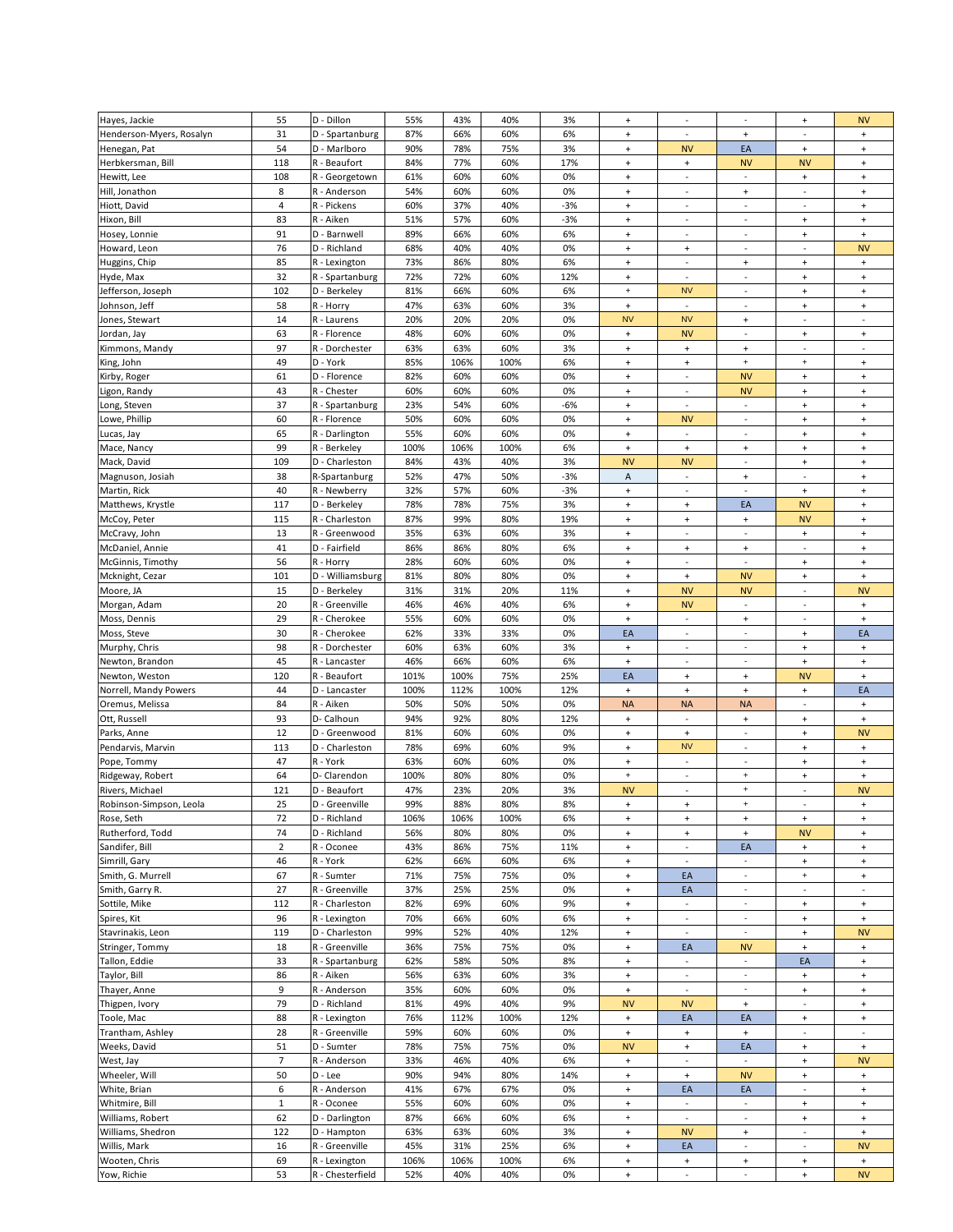| <b>Sponsored</b><br><b>Bills</b> | House District | Party - Home County | Bill Sponsorship Bump | <b>Water</b> | Waste  | Energy            | Land   | Good Governance |
|----------------------------------|----------------|---------------------|-----------------------|--------------|--------|-------------------|--------|-----------------|
| Alexander, Terry                 | 59             | D - Florence        | 3                     | H.3087       |        |                   |        |                 |
| Allison, Rita                    | 36             | R - Spartanburg     | 3                     |              |        |                   |        | H.4776          |
| Anderson, Carl                   | 103            | D - Georgetown      | 6                     |              |        | H.3659            | H.5125 |                 |
| Atkinson, Lucas                  | 57             | D - Marion          | $\pmb{0}$             |              |        |                   |        |                 |
| Bailey, William                  | 104            | R - Horry           | 0                     | H.3087       | H.4152 |                   |        |                 |
| Bales, Jimmy                     | 80             | D - Richland        | 0                     |              |        |                   |        |                 |
|                                  |                |                     |                       |              |        | H.5011,<br>H.4992 |        |                 |
| Ballentine, Nathan               | 71             | R - Richland        | 14                    | H.3087       |        | H.3659            |        |                 |
| Bamberg, Justin                  | 90             | D - Bamberg         | 0                     |              |        |                   |        |                 |
| Bannister, Bruce                 | 24             | R - Greenville      | 0                     |              |        |                   |        |                 |
| Bennett, Lin                     | 114            | R-- Charleston      | 9                     | H.3087       |        | H.3659            | H.5125 |                 |
|                                  |                |                     |                       |              |        | H.5011,           |        |                 |
| Bernstein, Beth                  | 78             | D-- Richland        | 9                     | H.3087       |        | H.3659            |        |                 |
| Blackwell, Bart                  | 81             | R - Aiken           | 3                     |              |        | H.3659            |        |                 |
|                                  |                |                     |                       | H.5012,      |        |                   |        |                 |
| Bradley, Jeff                    | 123            | R - Beaufort        | 9                     | H.3087       |        | H.3659            |        |                 |
| Brawley, Wendy                   | 70             | D - Richland        | 6                     | H.4718       |        |                   |        | H.4776          |
| Brown, Robert                    | 116            | D -- Charleston     | 6                     | H.5125       |        |                   | H.5125 |                 |
| Bryant, Bruce                    | 48             | R - York            | 0                     |              |        |                   |        |                 |
|                                  |                |                     |                       | H.347        |        |                   |        |                 |
| Burns, Mike                      | 17             | R--Greenville       | -8                    | 1            | H.4152 |                   |        |                 |
| Calhoon, Paula Rawl              | 87             | R--Lexington        | 3                     |              |        | H.3659            |        |                 |
|                                  |                |                     |                       | H.4718,      |        |                   |        |                 |
| Caskey, Micah                    | 89             | R - Lexington       | 14                    | H.3087       |        | H.3659            |        | H.4260          |
| Chellis, Con                     | 94             | R-Dorchester        | 3                     | H.4718       |        |                   |        |                 |
| Chumley, Bill                    | 35             | R - Spartanburg     | $-6$                  | H.3471       | H.4152 |                   |        |                 |
|                                  |                |                     |                       | H.4718,      |        | H.5011,           |        | H.4776,         |
| Clary, Gary                      | 3              | R - Pickens         | 21                    | H.3087       |        | H.3659            | H.5125 | H.4260          |
| Clemmons, Alan                   | 107            | R - Horry           | 0                     |              |        |                   |        |                 |
| Clyburn, Bill                    | 82             | D - Aiken           | 0                     | H.4718       | H.4152 |                   |        |                 |
| Cobb-Hunter, Gilda               | 66             | D - Orangeburg      | 6                     | H.3087       | H.4152 | H.3659            | H.5125 |                 |
|                                  |                |                     |                       | H.3087,      |        |                   | H.512  |                 |
| Cogswell, William                | 110            | R - Charleston      | 14                    | H.5012       |        | H.3659            | 5      |                 |
| Collins, Neal                    | 5              | R - Pickens         | 0                     |              |        |                   |        |                 |
| Cox, Bobby                       | 21             | R - Greenville      | 9                     | H.3087       |        | H.3659            | H.5125 |                 |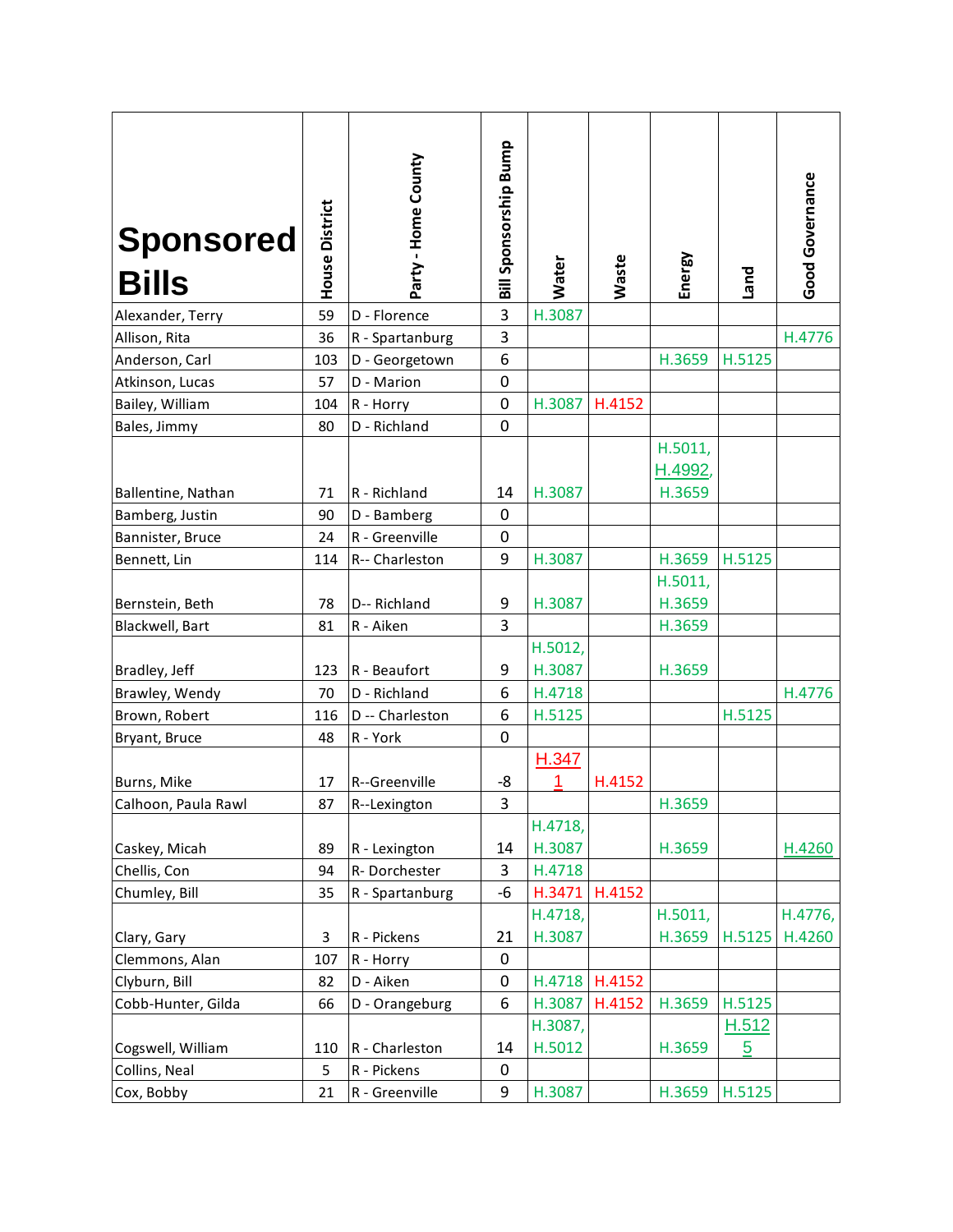| Cox, West                | 10                      | R - Anderson    | 3           | H.3087  |        |         |        |        |
|--------------------------|-------------------------|-----------------|-------------|---------|--------|---------|--------|--------|
| Crawford, Heather        | 68                      | R - Horry       | 3           |         |        | H.5011  |        |        |
| Daning, Joseph           | 92                      | R - Berkeley    | 6           | H.3087  |        | H.3659  |        |        |
| Davis, Sylleste          | 100                     | R - Charleston  | 6           | H.3087  |        |         | H.5125 |        |
| Dillard, Chandra         | 23                      | D - Greenville  | 3           | H.3087  |        |         |        |        |
|                          |                         |                 |             | H.4718, |        |         |        |        |
| Elliott, Jason           | 22                      | R - Greenville  | 9           | H.3087  | H.4152 | H.3659  | H.5125 |        |
|                          |                         |                 |             |         |        | H.5011, |        |        |
| Erickson, Shannon        | 124                     | R - Beaufort    | 9           | H.3087  |        | H.3659  |        |        |
| Felder, Raye             | 26                      | R - York        | 3           | H.4718  |        |         |        |        |
| Finlay, Kirkman          | 75                      | R - Richland    | 5           |         |        |         |        | H.4809 |
| Forrest, Cal             | 39                      | R - Saluda      | 3           | H.3087  | H.4152 |         |        | H.4831 |
|                          |                         |                 |             |         |        | H.3659, |        |        |
| Forrester, Mike          | 34                      | R - Spartanburg | 6           |         |        | H.4940  |        |        |
| Fry, Russell             | 106                     | R - Horry       | 3           |         |        | H.5011  |        |        |
|                          |                         |                 |             |         |        | H.3659, |        |        |
| Funderburk, Laurie       | 52                      | D - Kershaw     | 9           | H.3087  |        | H.4940  |        |        |
| Gagnon, Craig            | 11                      | R - Abbeville   | 3           |         |        | H.3659  |        |        |
| Garvin, Kambrell         | 77                      | D - Richland    | 3           |         |        | H.3659  |        |        |
| Gilliam, Leon            | 42                      | R - Union       | $\mathbf 0$ |         |        |         |        |        |
| Gilliard, Wendell        | 111                     | D - Charleston  | 3           |         |        | H.3659  |        |        |
|                          |                         |                 |             | H.4718, |        |         |        |        |
| Govan, Jerry             | 95                      | D - Orangeburg  | 6           | H.3087  |        |         |        |        |
| Haddon, Patrick          | 19                      | R - Greenville  | $-3$        | H.3471  |        |         |        |        |
| Hardee, Kevin            | 105                     | R - Horry       | 6           | H.3087  |        | H.3659  |        |        |
| Hart, Chris              | 73                      | D - Richland    | $\mathbf 0$ |         |        |         |        |        |
| Hayes, Jackie            | 55                      | D - Dillon      | 3           | H.4718  |        |         |        |        |
| Henderson-Myers, Rosalyn | 31                      | D - Spartanburg | 6           | H.3087  |        | H.3659  |        |        |
| Henegan, Pat             | 54                      | D - Marlboro    | 3           | H.3087  | H.4152 |         | H.5125 |        |
|                          |                         |                 |             |         |        |         |        |        |
|                          |                         |                 |             |         |        | H.5011, |        |        |
|                          |                         |                 |             | H.5012, |        | H.4992, |        |        |
| Herbkersman, Bill        | 118                     | R - Beaufort    | 17          | H.3087  |        | H.3659  |        |        |
| Hewitt, Lee              | 108                     | R - Georgetown  | $\pmb{0}$   | H.3087  | H.4152 |         |        |        |
| Hill, Jonathon           | 8                       | R - Anderson    | $\pmb{0}$   |         |        |         |        |        |
| Hiott, David             | $\overline{\mathbf{4}}$ | R - Pickens     | $-3$        |         | H.4152 |         |        |        |
| Hixon, Bill              | 83                      | R - Aiken       | $-3$        | H.3471  | H.4152 |         |        | H.4831 |
|                          |                         |                 |             | H.4718, |        |         |        |        |
| Hosey, Lonnie            | 91                      | D - Barnwell    | 6           | H.3087  |        |         |        |        |
| Howard, Leon             | 76                      | D - Richland    | 0           |         |        |         |        |        |
| Huggins, Chip            | 85                      | R - Lexington   | 6           | H.3087  |        | H.3659  |        |        |
| Hyde, Max                | 32                      | R - Spartanburg | 12          | H.3087  |        | H.3659  | H.5125 | H.4776 |
| Jefferson, Joseph        | 102                     | D - Berkeley    | 6           | H.3087  | H.4152 | H.3659  |        | H.4831 |
| Johnson, Jeff            | 58                      | R - Horry       | 3           |         |        | H.5011  |        |        |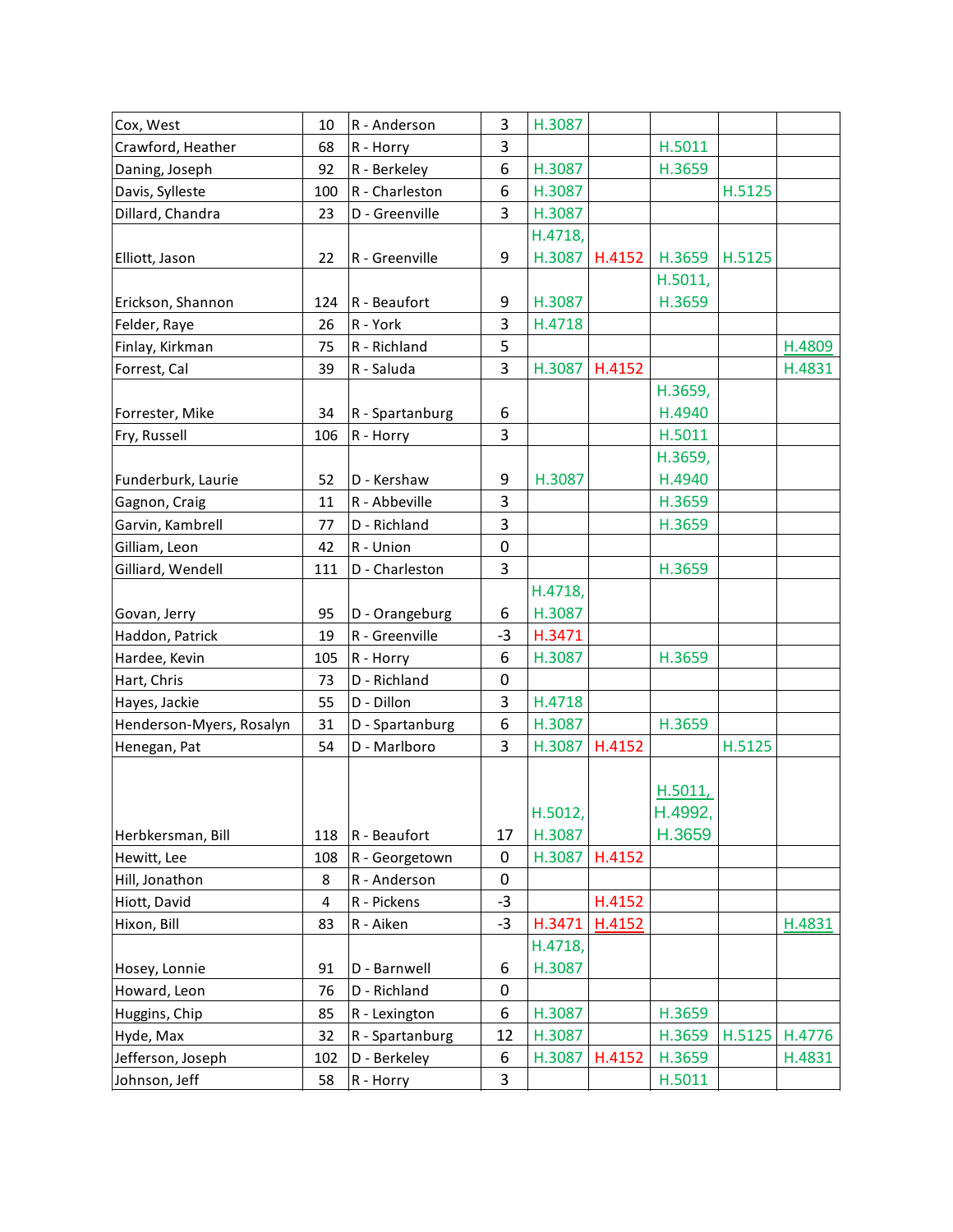| Jones, Stewart        | 14  | R - Laurens      | 0           |         |        |         |        |        |
|-----------------------|-----|------------------|-------------|---------|--------|---------|--------|--------|
| Jordan, Jay           | 63  | R - Florence     | 0           |         |        |         |        |        |
| Kimmons, Mandy        | 97  | R - Dorchester   | 3           | H.3087  |        |         |        |        |
|                       |     |                  |             | H.4718, |        |         |        |        |
| King, John            | 49  | D - York         | 6           | H.3087  |        |         |        |        |
| Kirby, Roger          | 61  | D - Florence     | 0           | H.3087  | H.4152 |         |        |        |
| Ligon, Randy          | 43  | R - Chester      | 0           |         |        |         |        |        |
| Long, Steven          | 37  | R - Spartanburg  | -6          | H.3471  | H.4152 |         |        |        |
| Lowe, Phillip         | 60  | R - Florence     | 0           |         |        |         |        |        |
| Lucas, Jay            | 65  | R - Florence     | 0           |         |        |         |        |        |
| Mace, Nancy           | 99  | R - Berkeley     | 6           | H.3087  |        | H.3659  | H.3659 |        |
| Mack, David           | 109 | D - Charleston   | 3           |         |        | H.3659  |        |        |
| Magnuson, Josiah      | 38  | R-Spartanburg    | $-3$        |         | H.4152 |         |        |        |
| Martin, Rick          | 40  | R - Newberry     | $-3$        |         | H.4152 |         |        |        |
| Matthews, Krystle     | 117 | D - Berkeley     | 3           |         |        |         |        |        |
|                       |     |                  |             |         |        |         |        |        |
|                       |     |                  |             | H.3087, |        | H.5011, |        |        |
| McCoy, Peter          | 115 | $R - Charleston$ | 19          | H.5012  |        | H.3659  | H.5125 |        |
| McCravy, John         | 13  | R - Greenwood    | 3           | H.3087  |        |         |        | H.4776 |
|                       |     |                  |             | H.4718, |        |         |        |        |
| McDaniel, Annie       | 41  | D - Fairfield    | 6           | H.3087  |        |         |        |        |
| McGinnis, Timothy     | 56  | R - Horry        | 0           |         |        |         |        |        |
| Mcknight, Cezar       | 101 | D - Williamsburg | 0           |         |        |         |        |        |
|                       |     |                  |             |         |        |         |        |        |
|                       |     |                  |             | H.4718, |        |         |        |        |
| Moore, JA             | 15  | D - Berkeley     | 11          | H.3087  |        |         | H.5125 |        |
| Morgan, Adam          | 20  | R - Greenville   | 6           | H.4718  |        | H.3659  |        |        |
| Moss, Dennis          | 29  | R - Cherokee     | 0           |         |        |         |        |        |
| Moss, Steve           | 30  | R - Cherokee     | 0           |         |        |         |        |        |
| Murphy, Chris         | 98  | R - Dorchester   | 3           |         |        | H.3659  |        |        |
| Newton, Brandon       | 45  | R - Lancaster    | 6           |         | H.4152 | H.3659  | H.5125 | H.4831 |
|                       |     |                  |             |         |        |         |        |        |
|                       |     |                  |             | H.4718, |        | H.4992, |        |        |
|                       |     |                  |             | H.3087, |        | H.5011, |        |        |
| Newton, Weston        | 120 | R - Beaufort     | 25          | H.5012  |        | H.3659  | H.5125 |        |
|                       |     |                  |             | H.3087, |        | H.3659, |        |        |
| Norrell, Mandy Powers | 44  | D - Lancaster    | 12          | H.5012, |        | H.4940  |        |        |
| Oremus, Melissa       | 84  | R - Aiken        | $\mathbf 0$ |         |        |         |        |        |
|                       |     |                  |             |         |        | H.3659, |        |        |
| Ott, Russell          | 93  | D- Calhoun       | 12          | H.3087  |        | H.4940  | H.5125 |        |
| Parks, Anne           | 12  | D - Greenwood    | 0           |         |        |         |        |        |
|                       |     |                  |             | H.3087, |        |         |        |        |
| Pendarvis, Marvin     | 113 | D - Charleston   | 9           | H.4718  |        | H.3659  |        |        |
| Pope, Tommy           | 47  | R - York         | 0           |         |        |         |        |        |
| Ridgeway, Robert      | 64  | D-Clarendon      | 0           |         |        |         |        |        |
| Rivers, Michael       | 121 | D - Beaufort     | 3           | H.3087  |        |         |        |        |
|                       |     |                  |             |         |        |         |        |        |